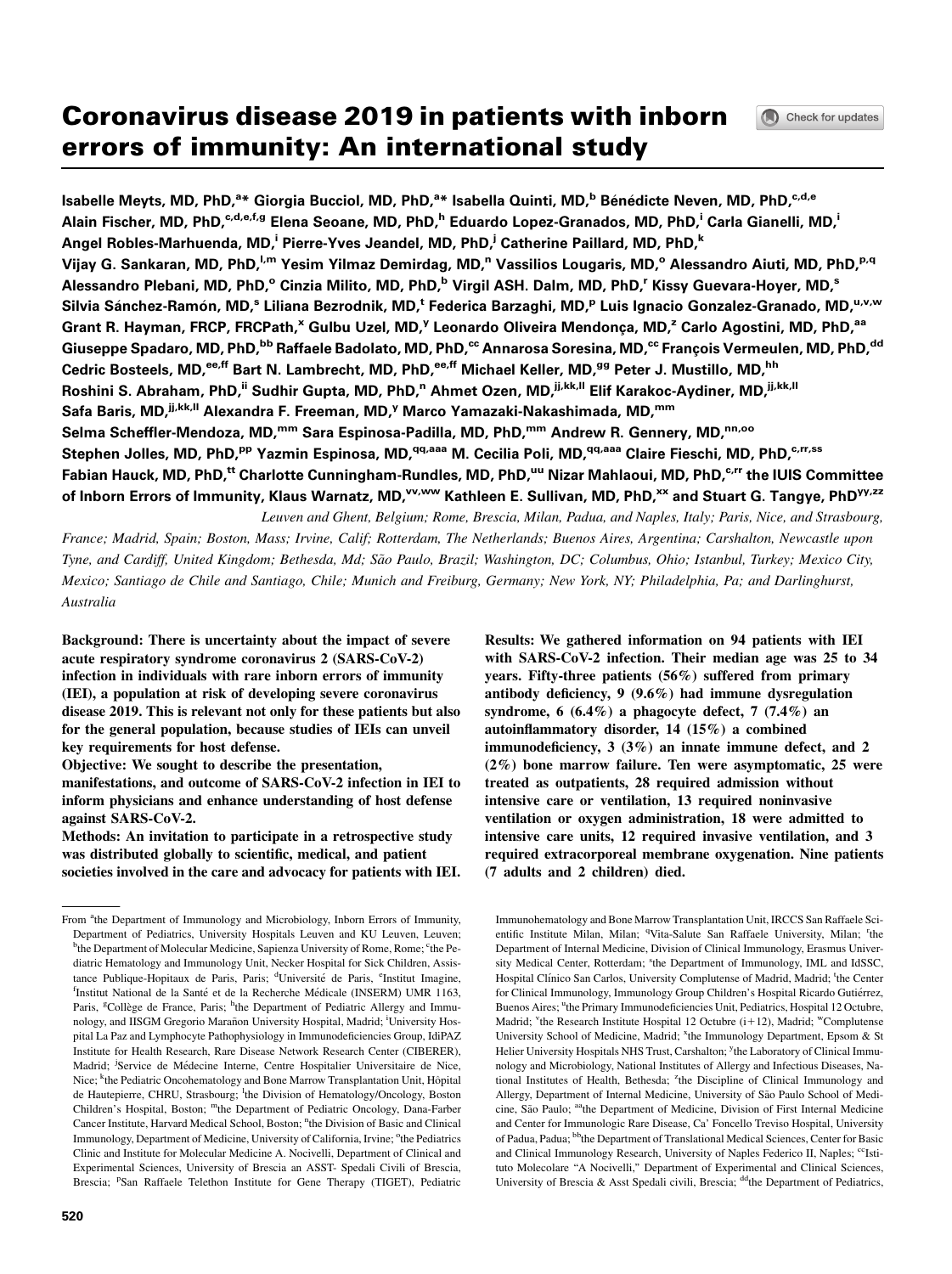Conclusions: This study demonstrates that (1) more than 30% of patients with IEI had mild coronavirus disease 2019 (COVID-19) and (2) risk factors predisposing to severe disease/mortality in the general population also seemed to affect patients with IEI, including more younger patients. Further studies will identify pathways that are associated with increased risk of severe disease and are nonredundant or redundant for protection against SARS-CoV-2. (J Allergy Clin Immunol 2021;147:520- 31.)

Key words: SARS-CoV-2, COVID-19, primary immunodeficiencies, inborn errors of immunity, hypogammaglobulinemia, immune dysregulation

In December 2019, the severe acute respiratory syndrome coronavirus 2 (SARS-CoV-2), a single-stranded RNA virus, emerged in the Hubei province of China as a novel human pathogen. SARS-CoV-2 causes an infectious disease (coronavirus disease 2019 [COVID-19]) characterized by pneumonia and acute respiratory failure.<sup>[1-4](#page-11-0)</sup> SARS-CoV-2 infects human cells by binding to the angiotensin-converting enzyme 2, which is expressed predominantly by lung and intestinal epithelial cells, alveolar cells, and vascular endothelial cells. SARS-CoV-2 spreads within the human population mainly via droplet transmission and has infected more than 40 million individuals, causing more than 1.1 million deaths. There is a broad clinical spectrum including asymptomatic infection, mild infection (fever, fatigue, diarrhea, vomiting, myalgia, dry cough, dyspnea, and pneumonia), respiratory failure, myocarditis, thromboembo-lism, and finally fatal multiorgan failure.<sup>[5](#page-11-1),[6](#page-11-2)</sup> The pathophysiology of COVID-19 results from direct cytopathic effects of SARS-CoV-2 on respiratory epithelia, endothelia, and other organ-specific cell types, and subsequent induction of a proinflammatory cytokine storm and dysregulated adaptive immunity causing severe tissue damage.<sup>[7](#page-11-3)</sup>

Current epidemiology studies indicate that the case-fatality rate of SARS-CoV-2 infection ranges from 1% to 20%, while

| Abbreviations used |                                                             |
|--------------------|-------------------------------------------------------------|
|                    | AGS: Aicardi-Goutieres syndrome                             |
|                    | AIHA: Autoimmune hemolytic anemia                           |
|                    | ALPS: Autoimmune lymphoproliferative syndrome               |
|                    | $AR:$ Autosomal-recessive                                   |
|                    | CGD: Chronic granulomatous disease                          |
|                    | CID: Combined immunodeficiency                              |
|                    | COVID-19: Coronavirus disease 2019                          |
|                    | CVID: Common variable immune deficiency                     |
|                    | HLH: Hemophagocytic lymphohistiocytosis                     |
|                    | HSCT: Hematopoietic stem cell transplantation               |
|                    | ICU: Intensive care unit                                    |
|                    | IEI: Inborn errors of immunity                              |
|                    | P: Patient                                                  |
|                    | PID: Primary immunodeficiency                               |
|                    | SARS-CoV-2: Severe acute respiratory syndrome coronavirus 2 |
|                    | X-CGD: X-linked chronic granulomatous disease               |
|                    | X-SCID: X-linked severe combined immunodeficiency           |

the infection fatality rate is  $0.2\%$  to  $1.3\%$ .<sup>[8](#page-11-4),[9](#page-11-5)</sup> Despite this variability, the lethality of SARS-CoV-2 infection consistently and dramatically increases with each decade of life beyond age 50 years<sup>[10](#page-11-6)</sup> [\(Table I\)](#page-2-0). Furthermore, pre-existing comorbidities (chronic lung/heart disease, obesity, diabetes, hypertension) have been reported to contribute to a more severe course of COVID-19. $11,12$  $11,12$  Importantly, the occurrence of a multisystemic hyperinflammatory syndrome in children (MIS-C) has challenged the perception that SARS-CoV-2 infection is mild in young individuals. $13,14$  $13,14$  In most countries, more males than females have presented with symptomatic SARS-CoV-2 infection, indicating that sex can influence disease course and/or outcome.<sup>[10](#page-11-6)</sup>

Another contributor to interindividual susceptibility to severe COVID-19 and outcome postinfection is genetic heterogeneity.<sup>[15](#page-11-11)</sup> This reflects the discoveries of patients with inborn errors of immunity (IEI) who exhibit increased susceptibility to pathogen

<sup>zz</sup>St Vincent's Clinical School, UNSW Sydney, Darlinghurst; and <sup>aaa</sup>Hospital Roberto del Rio, Santiago.

- \*These authors contributed equally to this study.
- I.M. is supported by the Fonds Wetenschappelijk Onderzoek Vlaanderen (grant no. GCG0C8517N) as a senior clinical researcher and by the VIB Grand Challenges PID. G.B. is supported by the Fonds Wetenschappelijk Onderzoek Vlaanderen. S.G.T. is supported by a Leadership 3 Investigator Grant awarded by the National Health and Medical Research Council of Australia, and a COVID19 Rapid Response Grant awarded by UNSW Sydney.
- Disclosure of potential conflict of interest: I. Meyts is supported by a CSL Behring research grant paid to KU Leuven. The rest of the authors declare that they have no relevant conflicts of interest.
- Received for publication July 27, 2020; revised September 18, 2020; accepted for publication September 21, 2020.

Available online September 24, 2020.

- Corresponding author: Stuart G. Tangye, PhD, Immunity & Inflammation Theme, Garvan Institute of Medical Research, 384 Victoria St, Darlinghurst, NSW 2010, Australia. E-mail: [s.tangye@garvan.org.au.](mailto:s.tangye@garvan.org.au) Or: [isabelle.meyts@uzleuven.be.](mailto:isabelle.meyts@uzleuven.be)
- The CrossMark symbol notifies online readers when updates have been made to the article such as errata or minor corrections

0091-6749

 2020 The Authors. Published by Elsevier Inc. on behalf of the American Academy of Allergy, Asthma & Immunology. This is an open access article under the CC BY-NC-ND license [\(http://creativecommons.org/licenses/by-nc-nd/4.0/\).](http://creativecommons.org/licenses/by-nc-nd/4.0/)

<https://doi.org/10.1016/j.jaci.2020.09.010>

University Hospitals Leuven, Leuven; eethe Laboratory of Immunoregulation and Mucosal Immunology, VIB-UGent Center for Inflammation Research, Ghent; <sup>ff</sup>the Department of Internal Medicine and Pediatrics, Ghent University, Ghent; <sup>gg</sup>the Division of Allergy & Immunology, Children's National Hospital, Washington; hhthe Division of Allergic Diseases and Immunology and <sup>ii</sup>the Department of Pathology and Laboratory Medicine, Nationwide Children's Hospital, Columbus; <sup>jj</sup>the Division of Allergy and Immunology, Marmara University, Istanbul; <sup>kk</sup>the Isil Berat Barlan Center for Translational Medicine, Istanbul; <sup>ll</sup>the Istanbul Jeffrey Modell Diagnostic and Research Center for Primary Immunodeficiencies, Istanbul; mmthe Immunodeficiencies Research Unit, National Institute of Pediatrics, Mexico City; <sup>nn</sup>the Translational and Clinical Research Institute, Newcastle University, Newcastle upon Tyne; <sup>oo</sup>the Paediatric Immunology and Haematopoietic Stem Cell Transplantation, Great North Children's Hospital, Newcastle upon Tyne; <sup>pp</sup>the Immunodeficiency Centre for Wales, University Hospital of Wales, Cardiff; <sup>qq</sup>Universidad del Desarrollo, Clínica Alemana de Santiago, Santiago de Chile; <sup>rr</sup>the French National Reference Center for Primary Immune Deficiencies, Necker University, Paris; <sup>ss</sup>the Department of Clinical Immunology, St-Louis Hospital-AP-HP, Paris; <sup>tt</sup>the Department of Pediatrics, Dr von Hauner Children's Hospital, University Hospital, Ludwig-Maximilians-Universität München, Munich; <sup>uu</sup>the Departments of Medicine and Pediatrics, Mount Sinai School of Medicine, New York; <sup>vv</sup>the Center for Chronic Immunodeficiency, University of Freiburg, Freiburg; wwthe Department of Rheumatology and Clinical Immunology, Medical Center - University of Freiburg, Faculty of Medicine, University of Freiburg, Freiburg; <sup>xx</sup>the Division of Allergy Immunology, Department of Pediatrics, The Children's Hospital of Philadelphia, University of Pennsylvania Perelman School of Medicine, Philadelphia; <sup>yy</sup>Garvan Institute of Medical Research, Darlinghurst;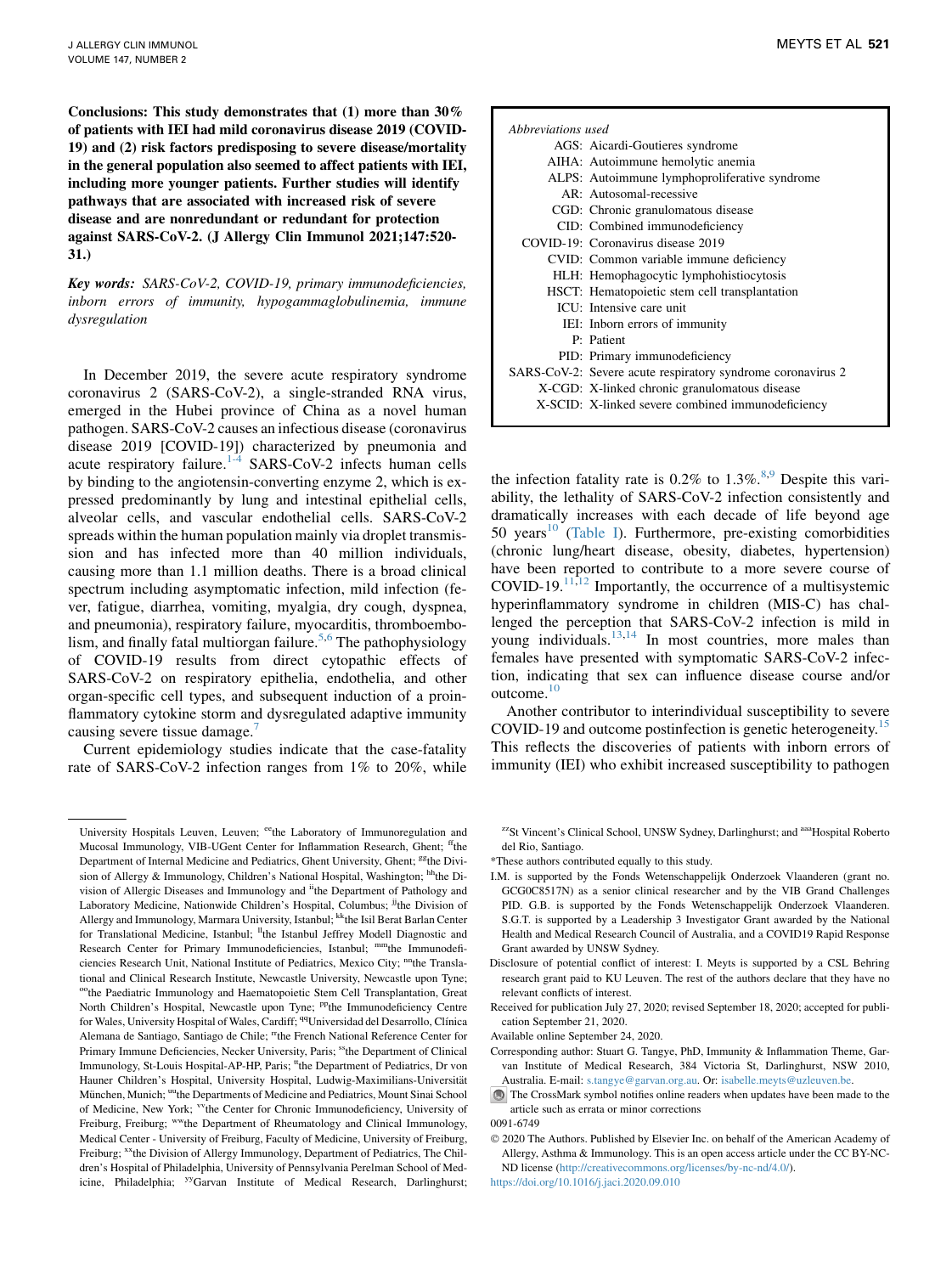<span id="page-2-0"></span>

| <b>TABLE I.</b> Age distribution and lethality of SARS-CoV-2 infection in patients with IEI |  |  |  |  |  |  |
|---------------------------------------------------------------------------------------------|--|--|--|--|--|--|
|---------------------------------------------------------------------------------------------|--|--|--|--|--|--|

|                                  |                  | Patients with inborn errors of immunity                    |                                  | <b>General population</b> |                                         |                                                                     |                  |                                                |                |                                                    |  |
|----------------------------------|------------------|------------------------------------------------------------|----------------------------------|---------------------------|-----------------------------------------|---------------------------------------------------------------------|------------------|------------------------------------------------|----------------|----------------------------------------------------|--|
| Age group (y)<br>$(94 \; cases)$ | M: F             | COVID-19<br>cases per age<br>group in our<br>cohort, N (%) | Deaths in<br>our cohort,<br>N(%) | ICU admission,<br>N(%)    | Age groups<br>general<br>population (y) | COVID-19<br>cases per<br>age group<br>(general<br>population),<br>% |                  | <b>Deaths</b><br>(general<br>population),<br>% |                | <b>ICU</b> admission<br>(general<br>population), % |  |
| $0 - 2$                          | 6:1              | 7(7.4)                                                     | 1 of $7(14)$                     | $3$ of $7(43)$            | $0 - 9$                                 | $1.5*$                                                              | 4.2 <sup>†</sup> | $0.1*$                                         | 0 <sup>†</sup> | $0.7*$                                             |  |
| $3 - 12$                         | 12:5             | 17(18)                                                     | 0 of 17                          | 2 of 17 (12)              |                                         |                                                                     |                  |                                                |                |                                                    |  |
| $13 - 18$                        | 4:4              | 8(8.5)                                                     | 1 of $8(10)$                     | $4 \text{ of } 8(50)$     | $10-19$                                 | 3.7                                                                 | 7.8              | 0.1                                            | 0.2            | 0.4                                                |  |
| 19-24                            | 4:0              | 4(4.2)                                                     | $0$ of $4$                       | $0$ of $4$                | $20-29$                                 | 13.8                                                                | 20.0             | 0.1                                            | 0.2            | 0.5                                                |  |
| $25 - 34$                        | 10:3             | 13(13.8)                                                   | 0 of 13                          | 0 of 13                   | $30-39$                                 | 16.3                                                                | 17.8             | 0.4                                            | 0.2            | 0.9                                                |  |
| 35-44                            | 9:6              | 15(16)                                                     | $2$ of 15 (13)                   | 3 of 15 (20)              | 40-49                                   | 16.6                                                                | 14.4             | 1.0                                            | 0.3            | 1.5                                                |  |
| 45-54                            | 8:1              | 9(9.5)                                                     | $0$ of $0$                       | 1 of 9 $(11)$             | 50-59                                   | 17.9                                                                | 12.7             | 2.4                                            | 0.8            | 2.5                                                |  |
| 55-64                            | 5:5              | 10(10.6)                                                   | $2$ of 10 $(20)$                 | $3$ of 10 (30)            | 60-69                                   | 13.6                                                                | 7.6              | 6.7                                            | 2.7            | 4.1                                                |  |
| 65-74                            | 0:5              | 5(5.3)                                                     | $\mathbf{0}$                     | $\Omega$                  | 70-79                                   | 8.0                                                                 | 5.3              | 16.6                                           | 8.0            | 5.6                                                |  |
| >75                              | 2:3              | 5(5.3)                                                     | 3(60)                            | 2(40)                     | >80                                     | 8.7                                                                 | 10.0             | 28.7                                           | 16.0           | 3.6                                                |  |
| All patients                     | 65:35<br>(1.8:1) | <b>NA</b>                                                  | 10(10)                           | 20(20)                    | All                                     |                                                                     |                  |                                                | $5.4(1-20)$    | 2.3                                                |  |

F, Female; M, male; N, absolute number.

Data for the general population are all taken from Stokes et al.<sup>10</sup>

\*Data from the United States,  $n = 1.320.488$  cases.<sup>[10](#page-11-6)</sup>

Data from the United Kingdom, n 5 73,359 cases ([https://www.gov.uk/government/publications/demographic-data-for-coronavirus-testing-england-28-may-to-26-august/](https://www.gov.uk/government/publications/demographic-data-for-coronavirus-testing-england-28-may-to-26-august/demographic-data-for-coronavirus-covid-19-testing-england-28-may-to-26-august) [demographic-data-for-coronavirus-covid-19-testing-england-28-may-to-26-august\)](https://www.gov.uk/government/publications/demographic-data-for-coronavirus-testing-england-28-may-to-26-august/demographic-data-for-coronavirus-covid-19-testing-england-28-may-to-26-august).

<https://ourworldindata.org/covid-deaths>; average of data from Spain, Italy, China, and South Korea.

infection.[16](#page-11-12)[,17](#page-11-13) Although more than 430 monogenic IEIs have been described,<sup>[16-18](#page-11-12)</sup> the consequences of SARS-CoV-2 infection have been reported for only a few individuals with these conditions.[19-22](#page-11-14)

## RESULTS **Patients**

Thus, the aim of this multicenter, retrospective international study was to assess the impact of SARS-CoV-2 infection on patients with IEIs, thereby providing the first comprehensive description on the susceptibility of an at-risk population of patients to SARS-CoV-2 infection, as well as their COVID-19 clinical course, severity, complications, and outcomes. This extensive global data set represents an important reference for clinicians treating and managing patients with IEIs in the context of the COVID-19 pandemic.

#### METHODS

A retrospective study was undertaken by a web-based survey, approved by the University Hospitals Leuven Committee for Medical Ethics. The questionnaire inquired about demographic data, COVID-19 presentation, treatment, and outcomes in patients with IEIs (according to current diagnostic guidelines) and documented SARS-CoV-2 infection. No identifying information was required, while physicians were given the option of providing their contact details. The survey opened on March 16, 2020, and closed on June 30, 2020. An invitation to participate in the survey was shared with members of various societies (European Society for Immunodeficiencies, Clinical Immunology Society, Latin American Society for Immunodeficiencies, African Society for Immunodeficiencies, Asia Pacific Society for Immunodeficiencies, Australasian Society for Clinical Immunology & Allergy), as well as via the International Patient Organization for Primary Immunodeficiencies, the Jeffrey Modell Foundation, and the International Union of Immunological Societies Committee for Inborn Errors of Immunity, with the aid of social media alerts. Fisher exact test of independence and Bayesian analysis of contingency tables were used to calculate the statistical significance of the correlation between categorical variables.

A total of 94 patients with an underlying primary immunodeficiency (PID)/IEI and infected by SARS-CoV-2, as determined by serology ( $n = 8$ ) or diagnostic PCR ( $n = 86$ ), were reported [\(Tables I](#page-2-0) and  $\text{II}$ ). Male to female ratio was 1.8 to 1. Thirty-two patients were younger than 18 years and 62 were adults (median age group, 25-34 years). Eleven patients have been reported previously. $19-21,23$  $19-21,23$  $19-21,23$ 

#### Types and causes of IEI

The distribution of patients according to IEI groups is shown in [Fig 1](#page-10-0). Most patients had a pre-existing primary antibody deficiency (53 of 94 [56%]), including

- $\bullet$  6 with X-linked agammaglobulinemia due to *BTK* variants (patient [P] 18, P44, P50, P54, P57, and P58);
- 2 patients with heterozygous NFKB1 (P53 and P60) or NFKB2 (P10 and P13) variants;
- 1 patient with X-linked severe combined immunodeficiency (X-SCID) who underwent gene therapy 19 years earlier that corrected his T cells but not B cells, thereby remaining antibody deficient (P43);
- 2 cases of autosomal-recessive (AR) agammaglobulinemia (P11 and P64) ([Fig 1](#page-10-0) and [Table II\)](#page-4-0).

There were also 29 patients with common variable immune deficiency (CVID) and 2 patients with syndromic features (P1: cardiomyopathy and neutropenia; P41: ventricular septum defect and  $CD4^+$  T-cell lymphopenia; [Table II](#page-4-0)). Forty-six of 53 antibody-deficient patients received immunoglobulin substitution as standard therapy and 6 received immunosuppressive therapy.

Six patients had phagocyte defects: 4 with X-linked (variants in CYBB [P8, P88, and P92]) or recessive (bialleic variants in NCF2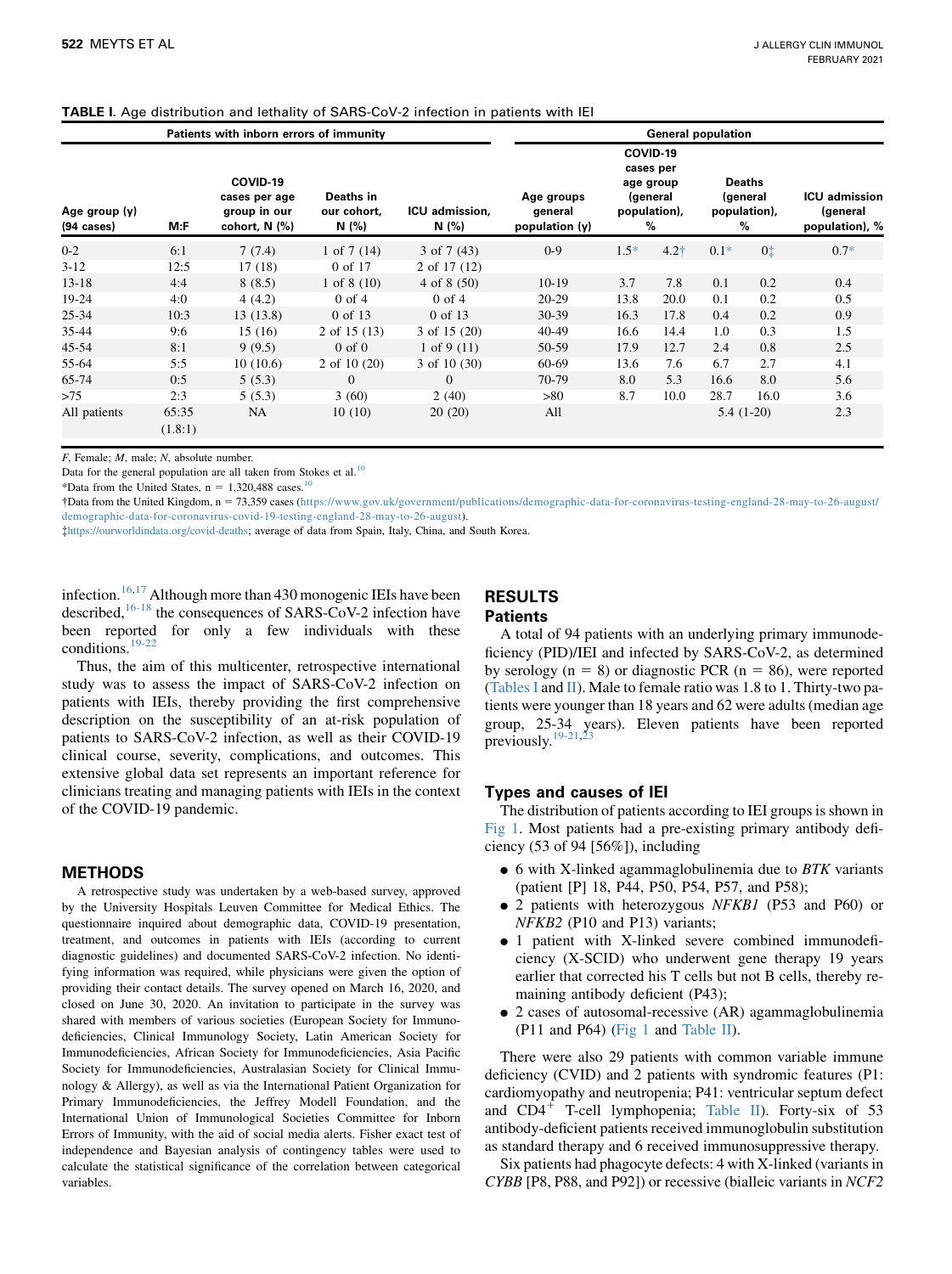[P89]) chronic granulomatous disease (CGD); 1 (P88) was treated with cyclosporin [\(Fig 1](#page-10-0) and [Table II\)](#page-4-0). Fourteen patients had combined immunodeficiencies (CIDs), including 10 with syndromic features: Di George syndrome (P27); trisomy 21 (Down syndrome [P15, P17, and P26]),  $24,25$  $24,25$  Wiskott-Aldrich syndrome (P16: 3 months post–hematopoietic stem cell transplantation [HSCT]; P35: 5 months post–gene therapy), *ARPC1B* deficiency (P25), hyper-IgE syndrome due to heterozygous dominant negative variants in STAT3 (P77 and P78), or biallelic variants in PGM3 (P76). Other patients had pathogenic biallelic variants in ZAP70 (P73) or IFNGR2 (P38), or heterozygous gain-of-function variant in STAT1 (P93). P7 had chronic mucocutaneous candidiasis and recurrent pyogenic sepsis, suggesting an underlying innate immune defect. Nine patients presented with an immune dysregulation syndrome: autoimmune polyendocrinopathy-candidiasis-ectodermal dystrophy (due to biallelic AIRE variants [P87]); LRBA deficiency (P86); CTLA4 haploinsufficiency (P31 [post-HSCT, poor graft function] and P32); autoimmune lymphoproliferation due to pathogenic variants in PRKCD (biallelic; P84), or XIAP (P9, 4 months post-HSCT); autoimmune lymphoproliferative syndrome (ALPS)–like disease (P36 and P85); and prolidase deficiency due to biallelic pathogenic variants in PEPD (P30) ([Fig 1](#page-10-0) and [Table II\)](#page-4-0). The LRBA-deficient, PRKCD-deficient, X-linked inhibitor of apoptosis-deficient, ALPS-like, PEPD-deficient and 1 of the CTLA4-deficient patients (P32) received immunosuppressive treatment (abatacept  $[n = 2]$ , mycophenolate  $[n = 1]$ , steroids  $[n = 3]$ , sirolimus  $[n = 2]$ , everolimus  $[n = 1]$ ) ([Table II](#page-4-0)). Seven additional patients suffered from an autoinflammatory

disease ([Fig 1](#page-10-0) and [Table II](#page-4-0)):

- <sup>d</sup> Aicardi-Goutieres syndrome (AGS) due to biallelic RNA-SEH2B variants (P81 and P82), treated with immunoglobulin substitution and JAK inhibitors, or homozygous SAMHD1 pathogenic variants (P83);
- $\bullet$  familial Mediterranean fever (*MEFV* variant [P28, P79, and P80]), treated with anakinra, canakinumab, and/or colchicine; and
- an autoinflammatory condition with lymphopenia and autoimmune hemolytic anemia (AIHA), treated with steroids (P29).

One patient suffered from bone marrow failure caused by biallelic DNAJC21 mutations (P36), and 1 had pancytopenia due to a heterozygous GATA2 variant (P94) [\(Fig 1](#page-10-0) and [Table II\)](#page-4-0).

Before infection, all patients were stable on standard of care treatment; 2 were on angiotensin-converting enzyme inhibitor therapy. The most frequent presenting symptoms were fever (69%) and cough (47%), followed by upper respiratory tract symptoms (runny nose, sneezing: 19%) and shortness of breath/ dyspnea (13%). Gastrointestinal symptoms (diarrhea, vomiting) and myalgia were reported in 14% and 16% of patients, respectively, while acute respiratory insufficiency was the presenting feature in 11% of patients. Other reported symptoms were fatigue, sore throat, anosmia/ageusia, collapse, pallor, and anemia.

## Clinical features of SARS-CoV- $2^+$  patients with IEI

Ten (11%) patients were asymptomatic (ALPS–like [P85], AGS [P81 and P82], STAT1 gain-of-function [P93], Wiskott-Aldrich syndrome [P35], ARCGD [P89], XLA [P56], AR

agammaglobulinemia [P64], hypogammaglobulinemia [P40], and CID [P74]), including 4 who had pre-existing lung disease [\(Table II](#page-4-0)). In these cases, testing for SARS-CoV-2 was performed only to enable travel, elective treatment, or due to positivity of a symptomatic relative/close contact.

Twenty-four patients had mild disease and were treated as outpatients ([Table II\)](#page-4-0). Two were 3-12 years old, 1 was 19-24 years, 6 were 25-34 years, 5 were 35-44 years, 3 were 45-54 years, 2 were 55-64 years, 4 were 65-74 years, and 1 was older than 75 years. These patients included

- 14 with predominantly antibody deficiency (11 with CVID, of whom 7 had  $\geq$ 1comorbidity);
- 1 patient with X-SCID with persistent defective B-cell function after gene therapy;
- $\bullet$  1 with activated PI3 kinase syndrome (P51, PIK3R1 mutation);
- $\bullet$  1 with CID with multiple autoimmune features (P75);
- $\bullet$  3 with hyper-IgE syndrome due to *PGM3* deficiency (P76), or STAT3 loss-of function (P77 and P78) including 1 with chronic lung disease; and
- 2 with MEFV mutations (P79 and P80), 1 with AGS (P83, SAMHD1 mutation), 1 with CGD due to CYBB mutation (P92), and 1 with an unspecified phagocyte defect (P90).

Fifty-nine patients (63%) required hospitalization. Clinical progression of 29 of these 59 patients evolved into respiratory insufficiency (49% of hospitalized, 31% of all patients). Thirteen patients required noninvasive ventilation/oxygen administration, and 15 (11 males, 4 females; 16% of all patients) were admitted to intensive care units (ICUs) for invasive ventilation, including extracorporeal membrane oxygenation (3 male patients, 2 succumbed, see below). In addition, individual patients were admitted to ICU for severe AIHA (P36), hypotension (P94), or MIS-C and miliary Mycobacterium avium infection (P38; IFNGR2) but no respiratory complications. Among female patients admitted to ICU for respiratory insufficiency, 2 had CVID and were aged 55-64 years (P3 and P4), 1 was older than 75 years (hypogammaglobulinemia; P5), and one was younger than 2 years with trisomy 21 and chronic invasive ventilation via tracheostomy in the context of congenital heart disease (P17). In contrast, the age distribution of the 11 affected males admitted to ICU was broader than for females, and the general population [\(Tables I](#page-2-0) and [II](#page-4-0)):

- <sup>d</sup> 1 aged 0-2 years (P8 [X-linked chronic granulomatous disease, X-CGD]);
- 2 aged 3-12 years (P15 [trisomy 21] and P16 [Wiskott-Aldrich syndrome]);
- $\bullet$  2 aged 13-18 years (P13 [NFKB2] and P9 [XIAP]);
- $\bullet$  3 aged 35-44 years (P10 [NFKB2], P17 [agammaglobulinemia], and P1 [syndromic primary antibody deficiency]);
- P14, aged 45-54 years, and P12, aged 55-64 years, both with CVID; and
- $\bullet$  1 patient 75 years or older (P6 [IgG<sub>2</sub>/IgA deficiency]).

The three patients with trisomy 21 experienced acute respiratory insufficiency, requiring invasive (P15 and P17) or noninvasive (P26) ventilation. P15 and P17 also had a pre-existing heart condition; P17 required a tracheostomy and chronic ventilation. Overall, 73% (11 of 15) of the patients needing invasive ventilation had pre-existing comorbidities ([Fig 1](#page-10-0) and [Table II\)](#page-4-0).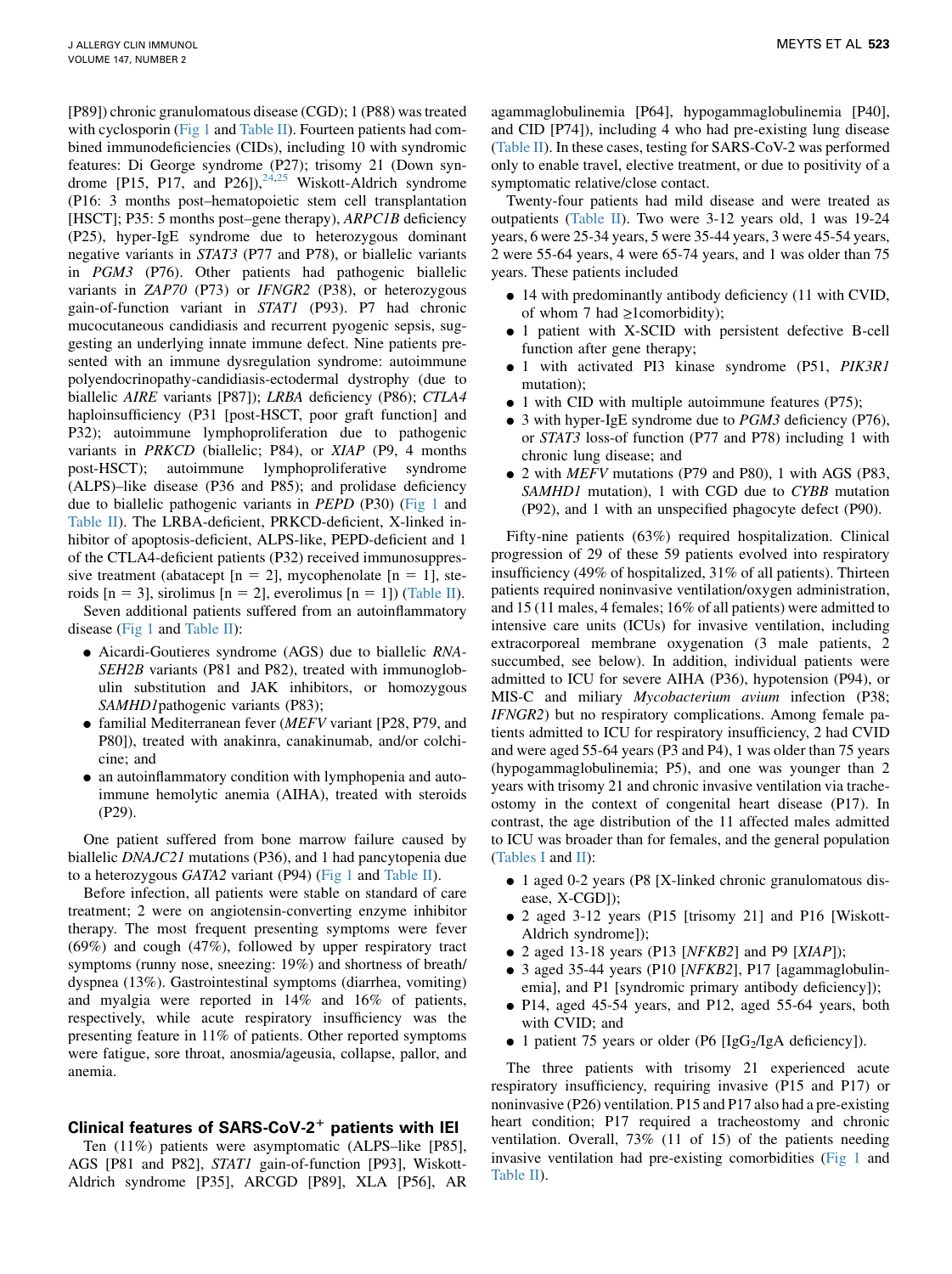## <span id="page-4-0"></span>TABLE II. Summary of patients' characteristics

|                |              |                                                                        | Age group |              |                                                                                                                                        |                                                                                                                  | <b>Manifestations</b> |             |             |             |                            |                                                                       |
|----------------|--------------|------------------------------------------------------------------------|-----------|--------------|----------------------------------------------------------------------------------------------------------------------------------------|------------------------------------------------------------------------------------------------------------------|-----------------------|-------------|-------------|-------------|----------------------------|-----------------------------------------------------------------------|
| Pt. no.        | Outcome      | PID                                                                    | (y)       | Sex          | <b>Comorbidities</b>                                                                                                                   | Usual therapy                                                                                                    |                       |             |             |             | Fever Cough URS GI Myalgia | Other                                                                 |
| 1              | Deceased     | Ab def.<br>Syndromic presentation                                      | $35 - 44$ | M            | Neutropenia, dysmorphism,<br>developmental delay,<br>hypertrophic<br>cardiomyopathy                                                    | Ig, G-CSF                                                                                                        | $\mathbf X$           | $\mathbf X$ |             |             |                            | Chest pain                                                            |
| $\overline{c}$ | Deceased     | Ab def.                                                                | $35 - 44$ | $\mathbf F$  | Kidney tx, lymphoma and                                                                                                                | Ig, steroids                                                                                                     |                       |             |             |             |                            | Hypotension, renal failure                                            |
| 3              | Deceased     | <b>CVID</b><br>Ab def.<br><b>CVID</b>                                  | 55-64     | F            | cervical cancer in remission<br>Lung disease, heart<br>disease, ITP                                                                    | Ig, rituximab, metoprolol                                                                                        | X                     | X           |             |             |                            | Dyspnea, fatigue, hypotension,<br>renal failure                       |
| $\overline{4}$ | Deceased     | Ab def. CVID                                                           | 55-64     | $\mathbf{F}$ | Lung disease                                                                                                                           | Ig                                                                                                               | X                     | $\mathbf X$ |             |             |                            |                                                                       |
| 5              | Deceased     | Ab def.<br>IgG deficiency                                              | $\geq$ 75 | F            | Lung disease, heart disease,<br>kidney disease,<br>hypertension, diabetes                                                              | Ig                                                                                                               | $\mathbf X$           | X           |             |             |                            | Dyspnea, hypotension, renal<br>failure                                |
| 6              | Deceased     | Ab def.<br>IgG <sub>2</sub> and IgA deficiency                         | $\geq 75$ | M            | Diabetes, AIHA                                                                                                                         | Ig                                                                                                               | $\mathbf X$           |             |             |             |                            | Hypotension, renal failure                                            |
| 7              | Deceased     | Ab def. CVID                                                           | $\geq$ 75 | F            | Lymphoproliferative disease, GI Ig<br>disease, genital tract<br>neoplasm                                                               |                                                                                                                  |                       |             |             |             |                            | Acute confusional syndrome                                            |
| $\bf 8$        | Deceased     | Phagocyte defects                                                      | $0 - 2$   | M            |                                                                                                                                        |                                                                                                                  | X                     |             |             |             |                            | Burkholderia sepsis                                                   |
| 9              | Deceased     | CGD (CYBB)<br>Immune dysregulation disorder                            | $13 - 18$ | M            | 4 mo post-HSCT, severe gut                                                                                                             | Antibiotics, antifungals, Ig,                                                                                    | X                     |             |             |             |                            | Collapse                                                              |
| 10             | Resolved     | (XIAP)<br>Ab def. CVID (NFKB2)                                         | $35 - 44$ | M            | GvHD                                                                                                                                   | steroids, cyclosporine<br>Ig, antibiotics,                                                                       | $\mathbf X$           | $\mathbf X$ | $\mathbf X$ |             |                            |                                                                       |
|                |              |                                                                        |           |              |                                                                                                                                        | antivirals, mAb                                                                                                  |                       |             |             |             |                            |                                                                       |
| 11             | Resolved     | Ab def. Agammaglobulinemia                                             | $35 - 44$ | М            | Lung disease                                                                                                                           | Ig, steroids, antibiotics, GM-<br>CSF                                                                            | X                     | X           |             |             | $\mathbf X$                |                                                                       |
| 12             | Resolved     | Ab def. CVID                                                           | 55-64     | M            | Asthma                                                                                                                                 | Ig, immunosuppressive                                                                                            | $\mathbf X$           | $\mathbf X$ |             |             | $\mathbf X$                |                                                                       |
| 13             | Resolved     | Ab def. CVID (NFKB2)                                                   | $13 - 18$ | M            | Alopecia tot., psoriasis                                                                                                               |                                                                                                                  | X                     | X           | X           | X           |                            | Dyspnea                                                               |
|                |              |                                                                        |           |              |                                                                                                                                        |                                                                                                                  |                       |             |             |             |                            |                                                                       |
| 14             | Resolved     | Ab def. CVID                                                           | $45 - 54$ | М            | Lung disease                                                                                                                           | Ig, immunosuppressive                                                                                            | X                     | X           |             |             |                            |                                                                       |
| 15             | Resolved     | CID<br>Trisomy 21                                                      | $3 - 12$  | M            | Lung disease, heart disease,<br>pulmonary hypertension,<br>mental disability                                                           | Antibiotics, Ig. antivirals,<br>steroids                                                                         | X                     | X           |             | X           |                            |                                                                       |
| 16             | Still in ICU | CID<br>Wiskott-Aldrich syndrome                                        | $3 - 12$  | М            | 3 mo post-HSCT, GI disease                                                                                                             | Antibiotics, Ig, steroids                                                                                        | $\mathbf X$           | $\mathbf X$ |             |             |                            | CMV encephalitis, anosmia                                             |
| 17             | Still in ICU | CID                                                                    | $0 - 2$   | F            | Heart defect, tracheostomy with Antibiotics, Ig                                                                                        |                                                                                                                  |                       |             |             |             |                            |                                                                       |
| 18             | Resolved     | Trisomy 21<br>Ab def. XLA (BTK)                                        | $3 - 12$  | M            | chronic ventilation<br>Spherocytosis                                                                                                   | Ig                                                                                                               | $\mathbf X$           | $\mathbf X$ |             | $\mathbf X$ |                            | Dyspnea, chest pain                                                   |
| 19             | Resolved     | Ab def. CVID                                                           | $25 - 34$ | F            |                                                                                                                                        | Ig                                                                                                               | $\mathbf X$           | X           |             |             |                            | Anosmia                                                               |
| 20             | Resolved     | Ab def. CVID                                                           | $25 - 34$ | M            |                                                                                                                                        | Ig                                                                                                               | $\mathbf X$           | $\mathbf X$ |             | $\mathbf X$ |                            | Fatigue                                                               |
| 21             | Resolved     | Ab def. CVID                                                           | $45 - 54$ | M            | Lung disease                                                                                                                           | Ig, antibiotics                                                                                                  | X                     | X           |             |             |                            |                                                                       |
| 22             | Resolved     | Ab def. CVID                                                           | $45 - 54$ | M            | Lung disease                                                                                                                           | Ig, antibiotics                                                                                                  | $\mathbf X$           |             | $\mathbf X$ |             | $\mathbf X$                |                                                                       |
| 23             | Resolved     | Ab def.<br>Hypogammaglobulinemia                                       | 45-54     | $\mathbf F$  | Diabetes, heart disease,<br>hypertension, neuropathy,<br>mitochondrial myopathy                                                        | Ig, antibiotics, antifungals, ACE X<br>inhibitor, atorvastatin,<br>bisoprolol, eplenerone,<br>metformin, insulin |                       | X           |             |             |                            | Neuropathy                                                            |
| 24             | Resolved     | Ab def. CVID                                                           | 45-54     | М            | Large granular lymphocyte<br>leukemia                                                                                                  | Ig                                                                                                               | $\mathbf X$           | $\mathbf X$ |             |             |                            |                                                                       |
| 25             | Resolved     | CID<br>ARPCIB                                                          | $0 - 2$   | M            | Eczema, cow milk protein<br>allergy                                                                                                    | Antibiotics, Ig                                                                                                  | $\mathbf X$           |             |             |             |                            | Collapse                                                              |
| 26             | Resolved     | <b>CID</b>                                                             | $3 - 12$  | M            |                                                                                                                                        |                                                                                                                  | $\mathbf X$           | $\mathbf X$ |             |             |                            | Coinfection with                                                      |
| 27             | Resolved     | Trisomy 21<br>CID                                                      | $0 - 2$   |              | Lung disease, tracheostomy                                                                                                             | Antibiotics, Ig                                                                                                  | $\mathbf X$           |             |             |             |                            | Mycoplasma pneumoniae                                                 |
| 28             | Resolved     | DiGeorge syndrome<br>Autoinflammatory disorder                         | 55-64     | M            | with chronic ventilation<br>Lung disease                                                                                               |                                                                                                                  | $\mathbf X$           | X           | X           |             | X                          | Dyspnea                                                               |
| 29             | Resolved     | (MEFV)<br>CID with immune dysregulation<br>and autoinflammation        | 35-44     | M            | Hyporegenerative anemia,<br>AIHA, intermittent renal<br>insufficiency                                                                  | Status post rituximab, steroids                                                                                  | X                     | X           |             |             |                            | Dyspnea<br>Coinfection with CoV229E                                   |
| 30             | Resolved     | Immune dysregulation disorder                                          | $25 - 34$ | M            | Kidney disease, mental                                                                                                                 | Steroids, antibiotics, antivirals, X                                                                             |                       | $\mathbf X$ |             |             |                            |                                                                       |
| 31             | Resolved     | (PEPD)<br>Immune dysregulation disorder                                | $13 - 18$ | F            | disability<br>Lung disease, post-HSCT with                                                                                             | antifungals, mAB<br>Ig, antibiotics, antivirals,                                                                 |                       |             |             |             |                            | Dyspnea                                                               |
| 32             | Resolved     | (CTLA4)<br>Immune dysregulation disorder                               | $25 - 34$ |              | poor graft function<br>Lung disease, GI disease,                                                                                       | antifungals,<br>Steroids, Ig, everolimus,                                                                        | $\mathbf X$           |             |             |             |                            | Anosmia, ageusia                                                      |
| 33             | Resolved     | (CTLA4)<br>Ab def. CVID                                                | 35-44     | M            | chronic JCV cystitis<br>Lung disease                                                                                                   | abatacept<br>Antibiotics, antivirals                                                                             | X                     | X           |             |             | $\mathbf X$                | Dyspnea, fatigue                                                      |
| 34             | Resolved     | Ab def.                                                                | 55-64     | $\mathbf F$  | Lung disease                                                                                                                           | Antibiotics, Ig, omalizumab                                                                                      |                       |             |             |             |                            | Dyspnea                                                               |
| 35             | Resolved     | Isolated IgG subclass def.<br>$\text{CID}$<br>Wiskott-Aldrich syndrome | $0 - 2$   | M            | 5 mo after gene therapy                                                                                                                | Ig, prophylactic antivirals,<br>pentamidine, thrombopoietin                                                      |                       |             |             |             |                            | Asymptomatic                                                          |
| 36             | Resolved     | Immune dysregulation disorder                                          | $13 - 18$ | M            | Immune thrombocytopenia                                                                                                                | agonist<br>Mycophenolate, eltrombopag                                                                            | X                     |             | $\mathbf X$ |             |                            | Anemia, jaundice                                                      |
| 37             | Resolved     | ALPS-like<br>CMC and recurrent sepsis                                  | $0 - 2$   | M            |                                                                                                                                        | Ig                                                                                                               | X                     | X           | $\mathbf X$ |             |                            |                                                                       |
| 38             | Resolved     | <b>MSMD</b>                                                            | $0 - 2$   | $\mathbf M$  |                                                                                                                                        |                                                                                                                  | $\mathbf X$           | $\mathbf X$ |             |             |                            | Miliary Mycobacterium avium                                           |
| 39             | Resolved     | IFNGR2 deficiency<br>Bone marrow failure<br>(DNAJC21)                  | $3 - 12$  | M            | Exocrine pancreas insufficiency, Antibiotics, red blood cell<br>failure to thrive, cytopenias,<br>bone anomalies, mental<br>disability | transfusions                                                                                                     | X                     |             |             |             |                            | coinfection, leukocytosis<br>Increased anemia and<br>thrombocytopenia |
| 40             | Resolved     | Ab def.<br>Hypogammaglobulinemia                                       | $3 - 12$  | М            | Uveitis                                                                                                                                | Ig                                                                                                               |                       |             |             |             |                            | Asymptomatic                                                          |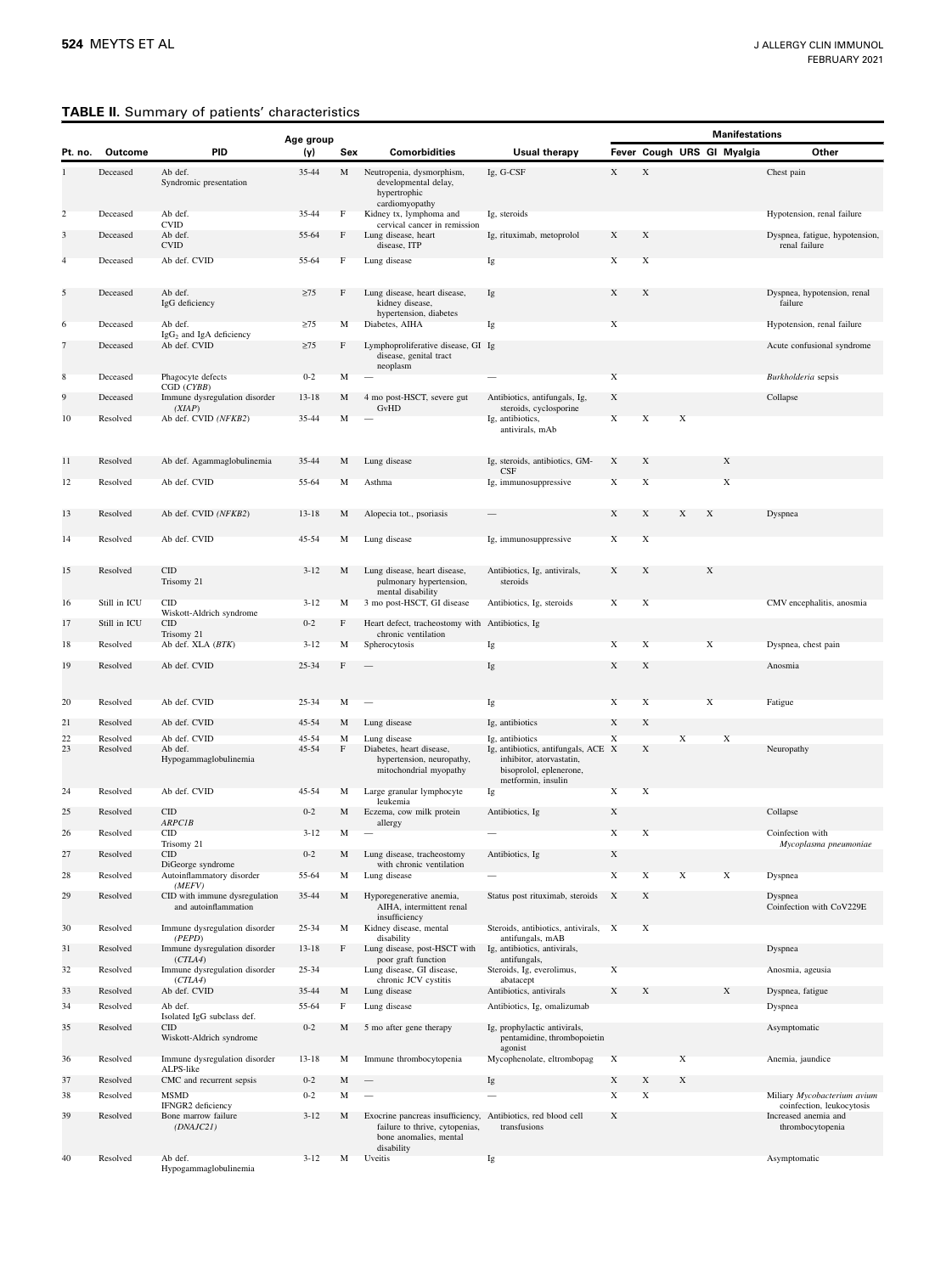| Respiratory<br>insufficiency | Invasive<br>ventilation | Severity                                                       | <b>Complications</b>                                   | Therapy                                                                                     | Country      | Seroconversion | <b>Estimated duration</b><br>of SARS-CoV-2<br><b>PCR positivity</b> | <b>Duration of</b><br>infection/<br>symptoms |
|------------------------------|-------------------------|----------------------------------------------------------------|--------------------------------------------------------|---------------------------------------------------------------------------------------------|--------------|----------------|---------------------------------------------------------------------|----------------------------------------------|
| X                            | <b>ECMO</b>             | ICU admission                                                  | Pneumothorax, pulmonary<br>hypertension, heart failure | Antibiotics, steroids, Ig                                                                   | France       |                |                                                                     |                                              |
|                              |                         |                                                                |                                                        |                                                                                             |              |                |                                                                     |                                              |
|                              |                         | Hospital admission                                             | Renal failure                                          | Antibiotics, chloroquine,                                                                   | <b>USA</b>   |                |                                                                     |                                              |
| X                            | $\mathbf X$             | ICU admission                                                  | Renal failure                                          | enoxaparin, conv. plasma<br>Antibiotics, chloroquine,                                       | <b>USA</b>   |                |                                                                     |                                              |
| X                            | $\mathbf X$             | ICU admission                                                  | Sepsis                                                 | enoxaparin<br>Antibiotics, steroids,<br>tocilizumab, lopinavir,                             | Italy        | No             | 17 d (until death)                                                  | 17 d (until death)                           |
| X                            | $\mathbf X$             | ICU admission                                                  | Renal failure                                          | ritonavir<br>Antibiotics, chloroquine,<br>enoxaparin                                        | <b>USA</b>   |                |                                                                     |                                              |
| X                            | $\mathbf X$             | ICU admission                                                  | Renal failure                                          | Antibiotics, chloroquine,                                                                   | <b>USA</b>   |                |                                                                     |                                              |
|                              |                         | Hospital admission                                             | E faecium sepsis, renal failure                        | enoxaparin<br>Antibiotics, chloroquine                                                      | Spain        |                |                                                                     |                                              |
| X                            | <b>ECMO</b>             | ICU admission                                                  | <b>HLH</b>                                             | Antibiotics, steroids                                                                       | France       |                |                                                                     |                                              |
| X                            | X                       | ICU admission                                                  | Sepsis, HLH                                            | Antibiotics, Ig                                                                             | Chile        |                |                                                                     |                                              |
|                              |                         |                                                                |                                                        |                                                                                             |              |                |                                                                     |                                              |
| X                            | $\mathbf X$             | ICU admission                                                  | Bacterial pneumonia                                    | Antibiotics, Ig,<br>hydroxychloroquine,<br>remdesivir, lopinavir,<br>ritonavir, tocilizumab | Italy        |                |                                                                     |                                              |
| X                            | <b>ECMO</b>             | ICU admission                                                  | <b>HLH</b>                                             | Antibiotics, steroids,<br>chloroquine, GM-CSF, conv.<br>plasma                              | Belgium      |                | $60-75d$                                                            | 50 d                                         |
| X                            | $\mathbf X$             | ICU admission                                                  | Sepsis (Candida)                                       | Antibiotics, chloroquine,<br>remdesivir, lopinavir,                                         | Italy        | No             | 4 wk                                                                |                                              |
| X                            | X                       | ICU admission                                                  | Sepsis<br>HLH                                          | ritonavir, mAb<br>Antibiotics, steroids,<br>tocilizumab, remdesivir,                        | <b>USA</b>   | Yes            | $8\,\,{\rm d}$                                                      |                                              |
| X                            | $\mathbf X$             | ICU admission                                                  |                                                        | conv. plasma<br>Steroids, chloroquine,<br>tocilizumab remdesivir,                           | Italy        | No             | 9 d                                                                 |                                              |
| X                            | X                       | ICU admission                                                  | <b>HLH</b>                                             | lopinavir, ritonavir<br>Antibiotics, steroids, Ig,<br>remdesivir                            | Germany      |                |                                                                     |                                              |
| X                            | $\mathbf X$             | ICU admission                                                  | Bacterial pneumonia                                    | Steroids, Ig                                                                                | Mexico       |                |                                                                     |                                              |
| X                            | $\mathbf X$             | ICU admission                                                  |                                                        |                                                                                             | Chile        |                |                                                                     |                                              |
| X                            |                         | Admission with O <sub>2</sub> /NIV                             | Bacterial pneumonia                                    | Antibiotics, remdesivir,                                                                    | <b>USA</b>   |                |                                                                     |                                              |
| X                            |                         | Admission with O2/NIV                                          |                                                        | enoxaparin, conv. plasma<br>Steroids, chloroquine,<br>tocilizumab, lopinavir,               | Italy        | $\rm No$       | $9-50d$                                                             |                                              |
| X                            |                         | Admission with $O_2/NIV$                                       |                                                        | ritonavir<br>Antibiotics, steroids                                                          | France       | No             |                                                                     |                                              |
| X                            |                         | Admission with $O2/NIV$                                        |                                                        | Antibiotics, Ig                                                                             | France       |                |                                                                     |                                              |
| $\mathbf X$<br>X             |                         | Admission with $O_2/NIV$<br>Admission with O <sub>2</sub> /NIV |                                                        | Antibiotics<br>Antbiotics                                                                   | France<br>UK | Yes (IgM)      | 15 d                                                                | $2 \text{ mo}$<br>18 d                       |
|                              |                         |                                                                |                                                        |                                                                                             |              |                |                                                                     |                                              |
| X                            |                         | Admission with O <sub>2</sub> /NIV                             |                                                        | Antibiotics, chloroquine                                                                    | Spain        | Yes            | 30 d                                                                | 17 d                                         |
| X                            |                         | Admission with O2/NIV                                          |                                                        | Antibiotics                                                                                 | Mexico       |                |                                                                     |                                              |
| X                            |                         | Admission with O <sub>2</sub> /NIV                             | Neutropenia                                            | Antibiotics                                                                                 | Belgium      |                |                                                                     |                                              |
| X                            |                         | Admission with O <sub>2</sub> /NIV                             |                                                        | Ig                                                                                          | Chile        |                |                                                                     |                                              |
| X                            |                         | Admission with O <sub>2</sub> /NIV                             |                                                        | Steroids, lopinavir, ritonavir                                                              | France       |                |                                                                     |                                              |
|                              |                         | Hospital admission                                             | Anemia, neutropenia                                    | Chloroquine, lopinavir,<br>ritonavir, tocilizumab                                           | Germany      | Yes            | 42 d                                                                | 13 d                                         |
| X                            |                         | Admission with O <sub>2</sub> /NIV                             | Sepsis                                                 | Antibiotics, steroids                                                                       | Italy        |                |                                                                     |                                              |
| X                            |                         | Hospital admission                                             |                                                        | Chloroquine, remdesivir                                                                     | Spain        |                |                                                                     |                                              |
| X                            |                         | Admission with $O_2/NIV$                                       |                                                        | Steroids, aspirin, remdesivir                                                               | <b>USA</b>   |                |                                                                     |                                              |
|                              |                         | Hospital admission                                             | Bacterial pneumonia                                    | Antibiotics, lopinavir, ritonavir                                                           | UK           |                |                                                                     |                                              |
|                              |                         | Hospital admission                                             | Bacterial pneumonia                                    | Antibiotics, chloroquine                                                                    | Spain        |                |                                                                     |                                              |
|                              |                         | Asymptomatic                                                   | Mild myocarditis                                       | Chloroquine, lopinavir, ritonavir                                                           | Italy        | Yes            | 41 d                                                                |                                              |
|                              |                         | Hospital admission                                             | <b>AIHA</b>                                            | Steroids                                                                                    | <b>USA</b>   |                |                                                                     |                                              |
|                              |                         | Hospital admission                                             | Bacterial pneumonia                                    | Antibiotics                                                                                 | Belgium      |                |                                                                     |                                              |
|                              |                         | Hospital admission                                             | Multisystemic inflammatory<br>syndrome                 | Antibiotics, steroids, Ig,<br>antimycobacterial antibiotics                                 | <b>USA</b>   |                |                                                                     |                                              |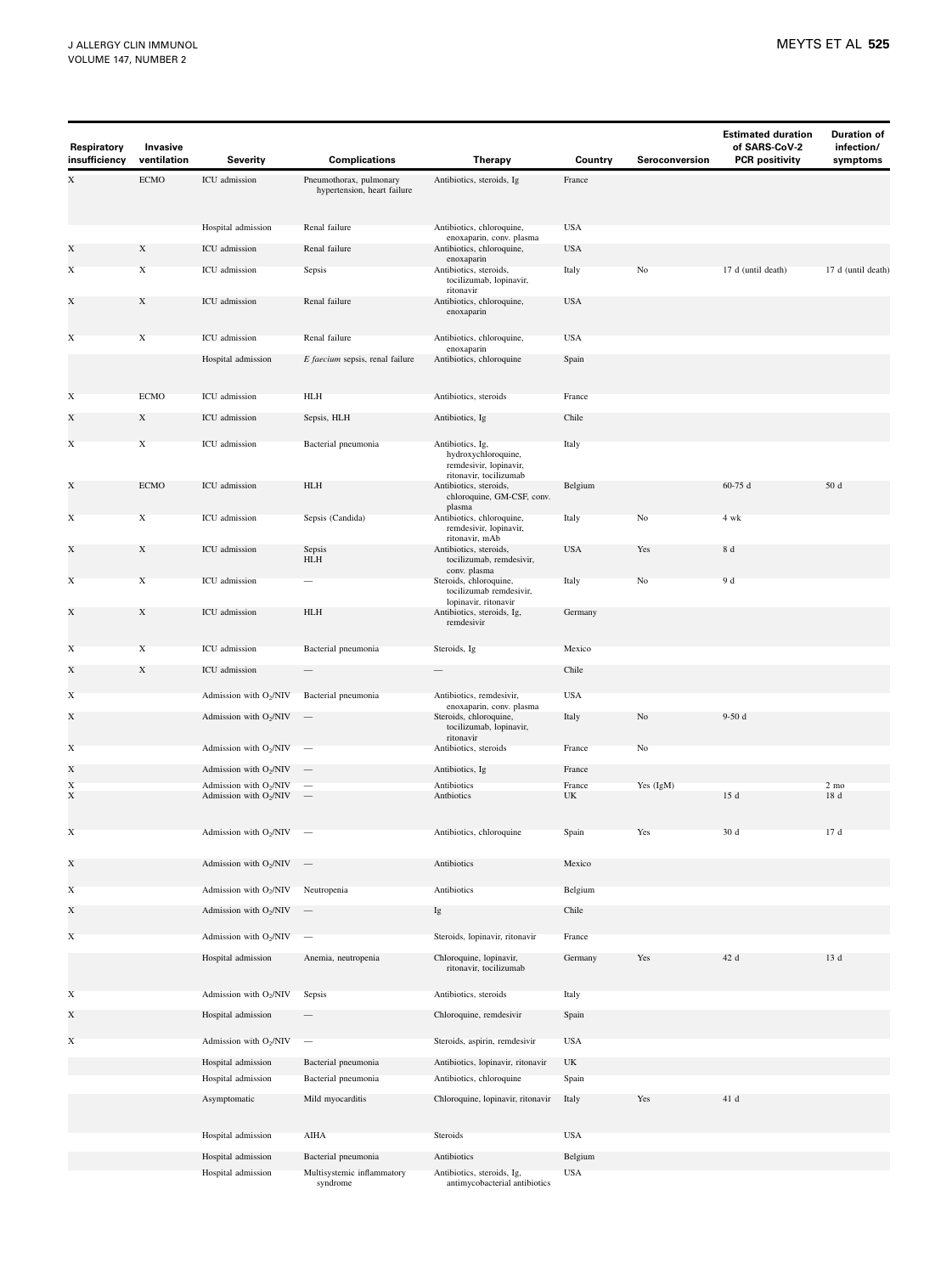|          |                      |                                                                                              |                        |                   |                                                                                                           |                                                                                                          |                  |                  |                  |                    | <b>Manifestations</b>      |                                                  |
|----------|----------------------|----------------------------------------------------------------------------------------------|------------------------|-------------------|-----------------------------------------------------------------------------------------------------------|----------------------------------------------------------------------------------------------------------|------------------|------------------|------------------|--------------------|----------------------------|--------------------------------------------------|
| Pt. no.  | <b>Outcome</b>       | <b>PID</b>                                                                                   | Age group<br>(y)       | Sex               | <b>Comorbidities</b>                                                                                      | <b>Usual therapy</b>                                                                                     |                  |                  |                  |                    | Fever Cough URS GI Myalgia | Other                                            |
| 41       | Resolved             | Ab def.<br>Syndromic presentation                                                            | $3 - 12$               | M                 | Heart defect, CD4 <sup>+</sup> T-cell<br>lymphopenia, mental<br>disability, dysmorphism                   | Ig                                                                                                       |                  | $\mathbf X$      | $\mathbf X$      |                    |                            |                                                  |
| 42       | Resolved             | Ab def.                                                                                      | $13 - 18$              | М                 | Lung disease                                                                                              | Ig                                                                                                       | $\mathbf X$      |                  |                  | $\mathbf X$        |                            |                                                  |
| 43       | Resolved             | <b>CVID</b><br>Ab def. X-SCID after gene<br>therapy, residual B- cell<br>dysfunction (IL2RG) | 19-24                  | M                 |                                                                                                           | Ig                                                                                                       | X                | X                | X                | X                  |                            | Anosmia, ageusia, fatigue                        |
| 44       | Resolved             | Ab def. XLA (BTK)                                                                            | 19-24                  | М                 | Lung disease                                                                                              | Ig                                                                                                       | $\mathbf X$      | $\mathbf X$      |                  |                    |                            | Dyspnea                                          |
| 45       | Resolved             | Ab def. CVID                                                                                 | $25 - 34$              | M                 | IBD                                                                                                       | Ig                                                                                                       | X                | X                |                  |                    | X                          |                                                  |
| 46       | Resolved             | Ab def. CVID                                                                                 | 25-34                  | M                 | Lung disease                                                                                              | Ig                                                                                                       | $\mathbf X$      | $\mathbf X$      | $\mathbf X$      |                    | $\mathbf X$                |                                                  |
| 47       | Resolved             | Ab def. CVID                                                                                 | $25 - 34$              | F                 | Lung disease, AI disease                                                                                  | Ig, antibiotics                                                                                          | X                | X                | $\mathbf X$      |                    |                            | Dyspnea                                          |
| 48       | Resolved             | Ab def. CVID                                                                                 | 25-34                  | M                 |                                                                                                           | Ig, antibiotics                                                                                          |                  |                  |                  |                    |                            | Sore throat                                      |
| 49<br>50 | Resolved<br>Resolved | Ab def. CVID<br>Ab def. XLA (BTK)                                                            | $25 - 34$<br>$25 - 34$ | M<br>M            |                                                                                                           | Ig<br>Ig                                                                                                 | X                | $\mathbf X$      |                  |                    |                            | Anosmia, ageusia                                 |
|          |                      |                                                                                              |                        |                   |                                                                                                           |                                                                                                          |                  |                  |                  |                    |                            |                                                  |
| 51       | Resolved             | Ab def.<br>APDS (PIK3R1)                                                                     | $25 - 34$              | F                 |                                                                                                           | Ig                                                                                                       | X                |                  |                  |                    |                            | Sore throat                                      |
| 52<br>53 | Resolved<br>Resolved | Ab def. CVID<br>Ab def. CVID (NFKB1)                                                         | $35 - 44$<br>35-44     | $\mathbf{F}$<br>M | Chronic diarrhea                                                                                          | Antibiotics<br>Ig                                                                                        | $\mathbf X$<br>X | $\mathbf X$<br>X | $\mathbf X$      | $\mathbf X$        |                            | Dyspnea, fatigue                                 |
|          |                      |                                                                                              |                        |                   |                                                                                                           |                                                                                                          |                  |                  |                  |                    |                            |                                                  |
| 54       | Resolved             | Ab def. XLA (BTK)                                                                            | 35-44                  | M                 |                                                                                                           | Ig                                                                                                       | $\mathbf X$      | X                |                  |                    |                            |                                                  |
| 55       | Resolved             | Ab def. CVID                                                                                 | 35-44                  | F                 | Lung disease                                                                                              | Ig                                                                                                       |                  | X                |                  |                    |                            |                                                  |
| 56       | Resolved             | Ab def CVID                                                                                  | 35-44                  | $\mathbf F$       | Lung disease                                                                                              | Ig, antibiotics                                                                                          | $\mathbf X$      | $\mathbf X$      | $\mathbf X$      |                    | $\mathbf X$                | Dyspnea, chest pain                              |
| 57       | Resolved             | Ab def. XLA (BTK)                                                                            | 45-54                  | M                 | Lung disease, liver disease,<br>chronic skin and eye<br>conditions                                        | Ig                                                                                                       |                  |                  |                  |                    |                            | Asymptomatic                                     |
| 58       | Resolved             | Ab def. XLA (BTK)                                                                            | 45-54                  | М                 | Lung disease, liver disease                                                                               | Antibiotics, Ig                                                                                          | X                |                  |                  | X                  |                            | Campylobacter jejuni<br>coinfection              |
| 59       | At home              | Ab def. CVID                                                                                 | 45-54                  | M                 | Lung disease, kidney disease,<br>GI disease                                                               | Ig, steroids, mAb                                                                                        | X                |                  |                  |                    |                            |                                                  |
| 60       | Resolved             | Ab def. CVID (NFKB1)                                                                         | 55-64                  | F                 | Severe anemia                                                                                             | Ig                                                                                                       | $\mathbf X$      | X                |                  | X                  |                            | Dyspnea, fatigue                                 |
| 61       | Resolved             | Ab def.                                                                                      | 55-64                  | M                 | Lung disease,                                                                                             | Ig                                                                                                       | $\mathbf X$      |                  | $\mathbf X$      |                    | $\mathbf X$                |                                                  |
|          |                      | <b>CVID</b>                                                                                  |                        |                   | lymphoproliferative disease                                                                               |                                                                                                          | $\mathbf X$      |                  |                  |                    |                            |                                                  |
| 62       | Resolved             | Ab def. CVID                                                                                 | 55-64                  | M                 | Lung disease, hypertension,<br>splenomegaly and<br>lymphadenopathy                                        | Ig                                                                                                       |                  |                  |                  |                    |                            |                                                  |
| 63       | Resolved             | Ab def. CVID                                                                                 | 55-64                  | F                 | Liver disease                                                                                             | Ig                                                                                                       |                  | X                |                  |                    |                            |                                                  |
| 64       | Resolved             | Ab def. AR<br>agammaglobulinemia                                                             | 55-64                  | M                 | Lung disease                                                                                              | Ig                                                                                                       |                  |                  |                  |                    |                            | Asymptomatic                                     |
| 65<br>66 | Resolved<br>Resolved | Ab def Hypogamma-<br>globulinemia<br>Ab def. CVID                                            | 65-74<br>65-74         | F<br>$\mathbf F$  | Aortic coarctation<br>Diabetes, hypertension, obesity                                                     | Ig<br>Antibiotics                                                                                        | X<br>$\mathbf X$ | X                | X                | X X<br>$\mathbf X$ |                            |                                                  |
| 67       | Resolved             | Ab def. CVID                                                                                 | 65-74                  | $\mathbf F$       | $\qquad \qquad$                                                                                           | Ig, antibiotics                                                                                          | $\mathbf X$      | X                |                  |                    |                            | Dyspnea                                          |
| 68<br>69 | At home<br>Resolved  | Ab def. CVID<br>Ab def. CVID                                                                 | 65-74<br>65-74         | E<br>F            | Diabetes, obesity, hypertension                                                                           | Antibiotics                                                                                              | X                | X                |                  | $X$ X              | X                          | Fatigue<br>Fatigue                               |
| 70       | Resolved             | Ab def. IgG deficiency                                                                       | $\geq 75$              | M                 |                                                                                                           | Ig                                                                                                       | $\mathbf X$      | X                |                  |                    |                            | Dyspnea                                          |
|          |                      |                                                                                              |                        | F                 |                                                                                                           |                                                                                                          |                  |                  |                  |                    |                            |                                                  |
| 71       | Resolved             | Ab def.<br>Hypogammaglobulinemia                                                             | $\geq$ 75              |                   | Immune thrombocytopenia,<br>smoker, previous breast<br>cancer                                             | Ig, antibiotics, ACE inhibitor,<br>simvastatin                                                           | X                | X                |                  |                    |                            | Infected during hospital<br>admission for stroke |
| 72<br>73 | Resolved<br>Resolved | CID<br>CID (ZAP70)                                                                           | $3 - 12$<br>$13 - 18$  | $\mathbf F$<br>F  | Lung disease, diffuse large B-                                                                            | Antibiotics<br>Ig, rituximab, brentuximab                                                                | X<br>X           | X                | X                | $X - X$            |                            |                                                  |
| 74       | Resolved             | $\text{CID}$                                                                                 | $13 - 18$              | $\mathbf F$       | cell lymphoma<br>Heart defect                                                                             | Antibiotics, Ig                                                                                          |                  |                  |                  |                    |                            | Asymptomatic                                     |
| 75       | Resolved             | CID                                                                                          | 35-44                  | $\mathbf F$       | AIHA, thrombocytopenia,<br>neutropenia, alopecia areata,<br>recurrent HSV,<br>splenomegaly                | Ig, antibiotics, antivirals,<br>rituximab                                                                |                  |                  |                  |                    |                            | Anosmia, ageusia                                 |
| 76       | Resolved             | CID (PGM3)                                                                                   | $3 - 12$               | M                 | Mental disability, neutropenia,                                                                           | Antibiotics, antifungals,                                                                                | X                |                  | X                |                    |                            |                                                  |
| 77       | Resolved             | CID                                                                                          | 25-34                  | M                 | eczema<br>Lung disease, hypertension                                                                      | antivirals, G-CSF<br>Antibiotics, antifungals                                                            |                  |                  |                  |                    | X                          | Headache                                         |
| 78       | Resolved             | Hyper-IgE (STAT3)<br><b>CID</b>                                                              | 35-44                  | M                 | GI and skin disease                                                                                       | Antibiotics                                                                                              |                  | X                |                  |                    |                            | Anosmia                                          |
|          |                      | Hyper-IgE (STAT3)                                                                            |                        |                   |                                                                                                           |                                                                                                          |                  |                  |                  |                    |                            |                                                  |
| 79<br>80 | Resolved<br>Resolved | Autoinflammation (MEFV)<br>Autoinflammation (MEFV)                                           | 35-44<br>45-54         | F<br>$\mathbf F$  | Amyloidosis<br>Amyloidosis                                                                                | Canakinumab, colchicine<br>Canakinumab, colchicine                                                       | X<br>$\mathbf X$ | X                | X<br>$\mathbf X$ |                    | $\mathbf X$<br>$\mathbf X$ | Dyspnea                                          |
| 81       | Resolved             | Autoinflammation<br>AGS (RNASEH2B)                                                           | $3 - 12$               | M                 | Mental disability                                                                                         |                                                                                                          |                  |                  |                  |                    |                            | Asymptomatic                                     |
| 82       | Resolved             | Autoinflammation<br>AGS (RNASEH2B)                                                           | $3 - 12$               | M                 | Mental disability                                                                                         |                                                                                                          |                  |                  |                  |                    |                            | Asymptomatic                                     |
| 83       | Resolved             | Autoinflammation<br>AGS (SAMHD1)                                                             | $3 - 12$               | F                 | Mental disability, spastic<br>quadriplegy, epilepsy                                                       | Sodium valproate, baclofen                                                                               |                  |                  |                  |                    |                            | Rash on cheeks and arms                          |
| 84       | Resolved             | Immune dysregulation disorder<br>(PRKCD)                                                     | $3 - 12$               | M                 | Autoimmunity, invasive<br>infections                                                                      | Ig, sirolimus, antibiotics,<br>hydroxychloroquine                                                        | $\mathbf X$      | $\mathbf X$      |                  |                    |                            | Rhinovirus coinfection                           |
| 85       | Resolved             | Immune dysregulation disorder                                                                | $3 - 12$               | $\mathbf F$       |                                                                                                           | Sirolimus                                                                                                |                  |                  |                  |                    |                            | Asymptomatic                                     |
| 86       | Resolved             | Somatic ALPS<br>Immune dysregulation disorder                                                | 19-24                  | М                 | Diabetes                                                                                                  | Abatacept, Ig, insulin                                                                                   | $\mathbf X$      | $\mathbf X$      | X                |                    |                            |                                                  |
|          |                      | (LRBA)                                                                                       |                        |                   |                                                                                                           |                                                                                                          |                  |                  |                  |                    |                            |                                                  |
| 87       | Resolved             | Immune dysregulation<br>APECED (AIRE)                                                        | 19-24                  | M                 | and thyroid insufficiency,<br>heart disease, exocrine<br>pancreatic insufficiency,<br>functional asplenia | Lung diseases, diabetes, adrenal Antibiotics, antifungals, insulin, X<br>adrenal and thyroid<br>hormones |                  |                  |                  |                    | $\mathbf X$                |                                                  |
| 88       | Resolved             | Phagocyte defects<br>CGD (CYBB)                                                              | $3 - 12$               | М                 | Hyporegenerative anemia                                                                                   | Cyclosporine, antibiotics                                                                                | $\mathbf X$      |                  | $\mathbf X$      |                    |                            |                                                  |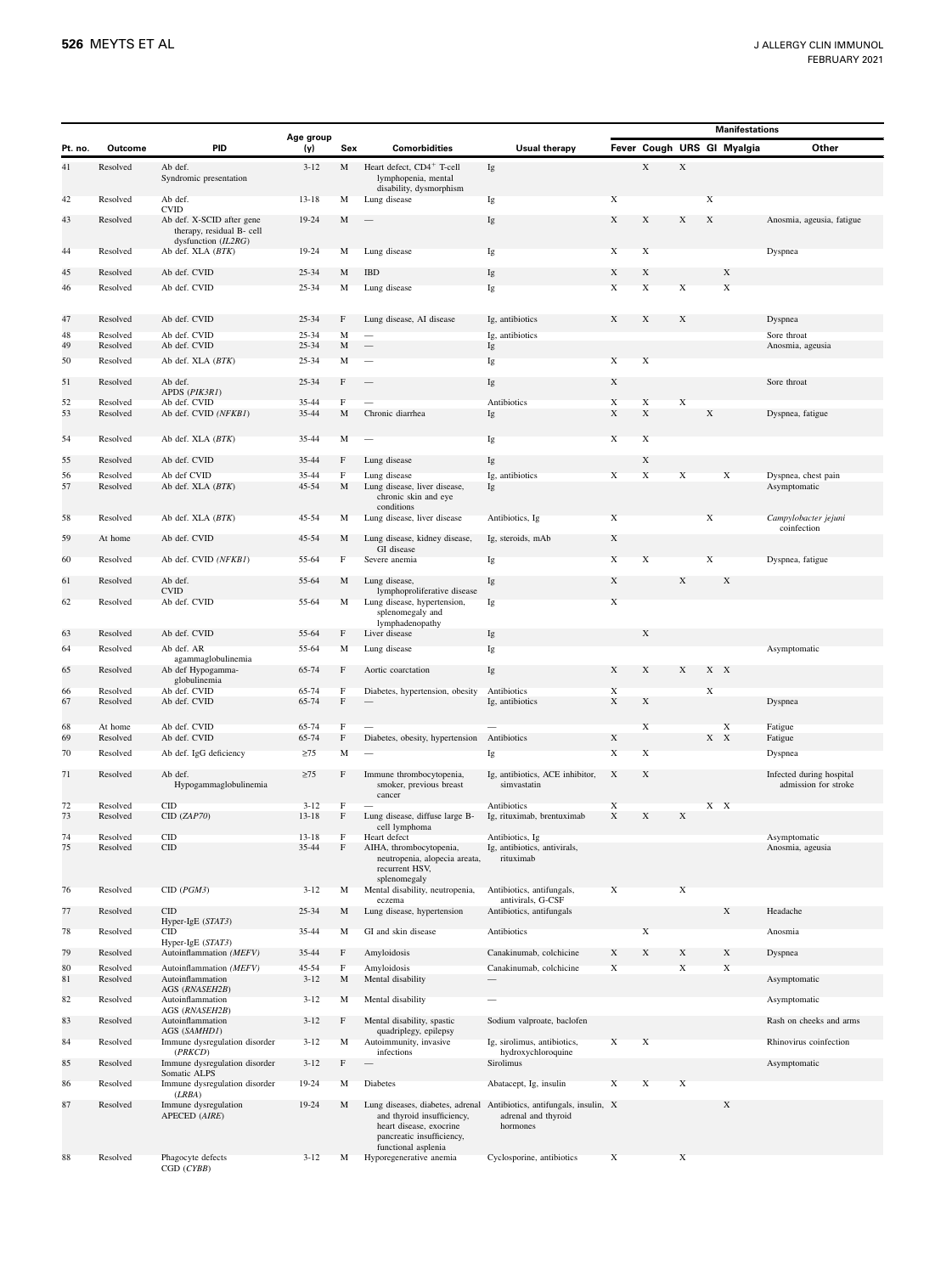| Respiratory<br>insufficiency | Invasive<br>ventilation | <b>Severity</b>                    | <b>Complications</b>     | Therapy                                               | Country                                  | Seroconversion | <b>Estimated duration</b><br>of SARS-CoV-2<br><b>PCR positivity</b> | <b>Duration of</b><br>infection/<br>symptoms |
|------------------------------|-------------------------|------------------------------------|--------------------------|-------------------------------------------------------|------------------------------------------|----------------|---------------------------------------------------------------------|----------------------------------------------|
|                              |                         | Hospital admission                 | Incomplete HLH           | Antibiotics                                           | Germany                                  | Yes (IgG, IgA) |                                                                     | $7\,\,{\rm d}$                               |
|                              |                         |                                    |                          |                                                       |                                          |                |                                                                     |                                              |
|                              |                         | Asymptomatic                       |                          |                                                       | Chile                                    |                |                                                                     |                                              |
|                              |                         | Hospital admission                 |                          |                                                       | Chile                                    |                |                                                                     |                                              |
|                              |                         | Hospital admission                 |                          | Ig, chloroquine                                       | Mexico                                   |                |                                                                     |                                              |
|                              |                         | Not admitted                       |                          | Antibiotics                                           | France                                   |                |                                                                     |                                              |
|                              |                         | Hospital admission                 |                          | Antibiotics, chloroquine,<br>enoxaparin, conv. plasma | <b>USA</b>                               |                |                                                                     |                                              |
|                              |                         | Not admitted                       |                          | Antibiotics, chloroquine                              | <b>USA</b>                               |                |                                                                     |                                              |
|                              |                         | $_{\rm NA}$                        |                          | Antibiotics, chloroquine,                             | Spain                                    |                |                                                                     |                                              |
|                              |                         | Hospital admission                 | $\qquad \qquad$          | lopinavir, ritonavir<br>Steroids, chloroquine,        | Brazil                                   | $\rm No$       | $16-35d$                                                            |                                              |
|                              |                         | Not admitted                       |                          | enoxaparin<br>Antibiotics                             | Argentina                                |                | 41 d                                                                |                                              |
|                              |                         | Not admitted                       | $\overline{\phantom{0}}$ |                                                       | France                                   | Yes            |                                                                     | 2 wk                                         |
|                              |                         | Hospital admission                 |                          | Antibiotics, steroids, Ig,<br>chloroquine             | Italy                                    |                | 64 d                                                                |                                              |
|                              |                         | Not admitted                       | $\overline{\phantom{0}}$ |                                                       | <b>USA</b>                               |                |                                                                     |                                              |
|                              |                         | Not admitted                       |                          |                                                       | The Netherlands                          | Yes            |                                                                     | 35 d                                         |
|                              |                         | Hospital admission                 | $\qquad \qquad -$        | Antibiotics, chloroquine,<br>enoxaparin               | <b>USA</b>                               |                |                                                                     |                                              |
|                              |                         | Hospital admission                 |                          | Antibiotics, chloroquine,<br>lopinavir, ritonavir     | Italy                                    |                | $6-14d$                                                             |                                              |
|                              |                         | Not admitted                       |                          | Antibiotics                                           | Spain                                    | $_{\rm No}$    | $6-38d$                                                             | 14 d                                         |
|                              |                         | Hospital admission<br>Asymptomatic |                          | Steroids, chloroquine                                 | Brazil<br>Spain                          |                |                                                                     |                                              |
|                              |                         | Hospital admission                 |                          |                                                       | Spain                                    |                |                                                                     |                                              |
|                              |                         | Not admitted                       |                          |                                                       | NA                                       |                |                                                                     |                                              |
|                              |                         | Hospital admission                 |                          | Antibiotics, chloroquine,<br>enoxaparin               | <b>USA</b>                               |                |                                                                     |                                              |
|                              |                         | Not admitted                       |                          | Chloroquine                                           | Spain                                    |                |                                                                     |                                              |
|                              |                         | Hospital admission                 |                          | Chloroquine, ivermectin,<br>anakinra                  | Germany                                  | Yes (IgM)      | 29 d                                                                | 6 wk                                         |
|                              |                         | Not admitted<br>Asymptomatic       |                          | Ξ                                                     | Germany<br>Italy                         | No<br>$\rm No$ | 58 d<br>$7\,\,{\rm d}$                                              | 2 wk                                         |
|                              |                         | Not admitted                       |                          |                                                       | France                                   |                |                                                                     |                                              |
|                              |                         | Not admitted<br>Hospital admission |                          | Antibiotics<br>Antibiotics, chloroquine,              | France<br><b>USA</b>                     |                |                                                                     |                                              |
|                              |                         | Not admitted                       |                          | enoxaparin, conv. plasma                              | <b>USA</b>                               | No             | $>1$ mo                                                             | $>1$ mo                                      |
|                              |                         | Not admitted                       |                          |                                                       | France                                   | No             |                                                                     | $2\,\mathrm{d}$                              |
|                              |                         | Not admitted                       |                          | Antibiotics, chloroquine,<br>enoxaparin               | <b>USA</b>                               |                |                                                                     |                                              |
|                              |                         | Hospital admission                 |                          | Antibiotics                                           | UK                                       |                | 15-24 d                                                             | $15\,\,{\rm d}$                              |
|                              |                         | Hospital admission                 | $\overline{\phantom{0}}$ | Lopinavir, ritonavir                                  | Spain                                    | $\rm No$       | $6\,\rm\,d$                                                         |                                              |
|                              |                         | Hospital admission                 |                          |                                                       | France                                   | Yes            | 36 d (still pos)                                                    | 3 d                                          |
|                              |                         | Asymptomatic<br>Not admitted       |                          | Antibiotics                                           | Chile<br>$\ensuremath{\text{UK}}\xspace$ | Yes            |                                                                     | 3 d                                          |
|                              |                         | Not admitted                       |                          |                                                       | <b>USA</b>                               |                |                                                                     |                                              |
|                              |                         | Not admitted                       | $\overline{\phantom{0}}$ |                                                       | $_{\mathrm{USA}}$                        |                |                                                                     |                                              |
|                              |                         | Not admitted                       |                          |                                                       | Spain                                    | Yes            |                                                                     |                                              |
|                              |                         | Not admitted                       | $\overline{\phantom{0}}$ | Steroids, chloroquine                                 | Brazil                                   |                |                                                                     |                                              |
|                              |                         | Not admitted<br>Asymptomatic       | -                        | -                                                     | Brazil<br>France                         |                |                                                                     |                                              |
|                              |                         | Asymptomatic                       |                          |                                                       | France                                   |                |                                                                     |                                              |
|                              |                         | Not admitted                       |                          | Antibiotics, aspirin                                  | $\ensuremath{\text{UK}}\xspace$          | Yes            |                                                                     | 15 d                                         |
|                              |                         | Hospital admission                 | —                        | Antibiotics                                           | $\ensuremath{\text{UK}}\xspace$          |                |                                                                     |                                              |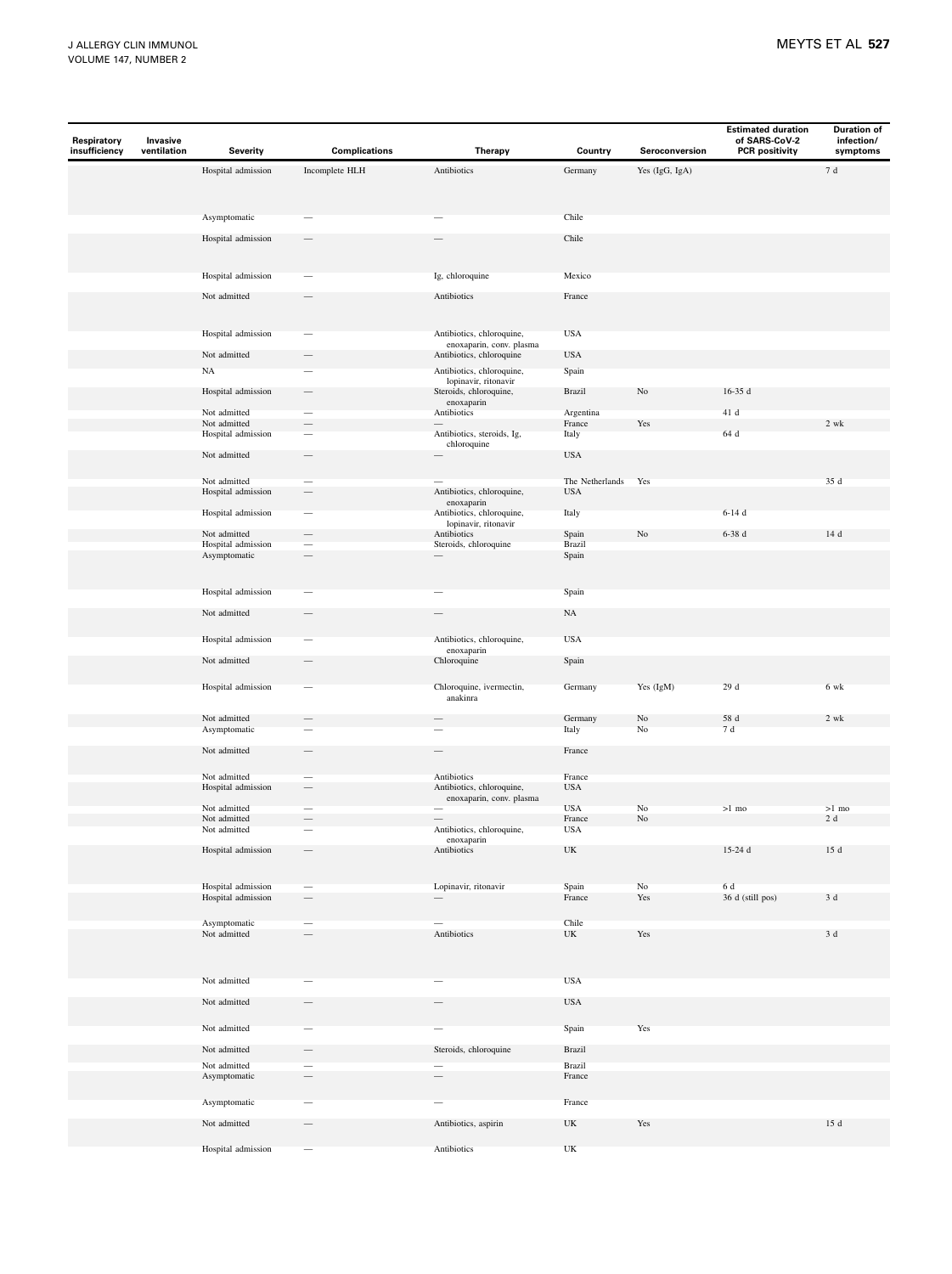|         |          |                                     | Age group |     |                                                       |                                    | <b>Manifestations</b> |   |   |                            |                                              |
|---------|----------|-------------------------------------|-----------|-----|-------------------------------------------------------|------------------------------------|-----------------------|---|---|----------------------------|----------------------------------------------|
| Pt. no. | Outcome  | <b>PID</b>                          | (y)       | Sex | <b>Comorbidities</b>                                  | Usual therapy                      |                       |   |   | Fever Cough URS GI Myalgia | Other                                        |
| 89      | Resolved | Phagocyte defects<br>CGD (NCF2)     | $3 - 12$  | E   | Lung disease                                          | Antibiotics, antifungal            |                       |   |   |                            | Asymptomatic                                 |
| 90      | At home  | Phagocyte defects                   | $25 - 34$ | м   | Lung disease                                          |                                    |                       | A |   |                            |                                              |
| 91      |          | Still in hospital Phagocyte defects | $35 - 44$ | M   | $\hspace{0.1mm}-\hspace{0.1mm}$                       | Antibiotics, antifungals, mAb      | X                     |   | X |                            | Fatigue                                      |
| 92      | Resolved | Phagocyte defects<br>CGD(CYBB)      | $45 - 54$ | м   | Lung disease                                          | Antibiotics                        |                       |   |   |                            | Anosmia                                      |
| 93      | Resolved | STAT1 GOF                           | $03 - 12$ | E   | Lung disease                                          | Ig                                 |                       |   |   |                            | Asymptomatic                                 |
| 94      | Resolved | GATA2 deficiency                    | $13 - 18$ | н.  | Lung disease, bone marrow<br>hypoplasia, pancytopenia | Ig, steroids, antifungals, G-CSF X |                       |   |   | $\lambda$                  | Lower limbs edema, skin rash.<br>hypotension |

Ab def., Antibody deficiency; ACE, angiotensin-converting enzyme; AI, autoimmune; AIHA, autoimmune hemolytic anemia; ALPS, autoimmune lymphoproliferative syndrome; APECED, autoimmune polyendocrinopathy-candidiasis-ectodermal dystrophy; conv., convalescent; def., deficiency; ECMO, extracorporeal membrane oxygenation; F, female; GI, gastrointestinal; GOF, gain of function; GvHD, graft versus host disease; IBD, inflammatory bowel disease; ITP, immune thrombocytopenia; JCV, JC virus; M, male; MSMD, Mendelian susceptibility to mycobacterial disease; NA, not available; NIV, noninvasive ventilation; pos., positive; Pt. no., patient number; Tx, treatment; URS, upper respiratory symptoms; X-SCID, X-linked severe combined immune deficiency; XLA, X-linked agammaglobulinemia.

Choroquine and hydroxychloroquine are considered a single treatment group.

## Complications and mortality due to SARS-CoV-2 infection

Reported complications, as defined according to international guidelines<sup>[26](#page-11-18),[27](#page-11-19)</sup> or current practice, $1^{3,14}$  $1^{3,14}$  $1^{3,14}$  were bacterial pneumonia  $(n = 6)$ , hemophagocytic lymphohistiocytosis (HLH)  $(n = 6)$ , sepsis (n = 6 [7%]), MIS-C (P38, IFNGR2, 1%), and kidney failure (n = 5 [5%]). Two patients had sepsis and HLH. Furthermore, individual patients developed AIHA, thrombocytopenia, hyporegenerative anemia, neutropenia, myocarditis, and heart failure.

Nine patients in this cohort (7 adults and 2 children, 10%) died [\(Fig 1](#page-10-0) and [Table II](#page-4-0)): 4 males (0-2 years:  $n = 1$ ; 13-18 years:  $n = 1$ ; 35-44 years:  $n = 1$ ; >75 years:  $n = 1$ ), 5 females (35-44 years:  $n = 1$ ; 55-64 years:  $n = 2$ ;  $\ge 75$  years:  $n = 2$ ). The child aged 0-2 years (P8, [Table II\)](#page-4-0) had X-CGD, concomitant Burkholderia sepsis, and HLH. The other child (P9, 13-18 years) had severe gut graft versus host disease following HSCT for XIAP deficiency and developed septic shock and HLH. Thus, it is unclear how much SARS-CoV-2 infection contributed to the death in both children. P1 (male, 35-44 years) suffered a syndromic disease with congenital dysmorphisms, mild developmental delay, hypogammaglobulinemia, neutropenia, hypertrophic cardiomyopathy, and bronchopathy. He developed pneumothorax, pulmonary hypertension, and heart failure after SARS-CoV-2 infection and died despite treatment with antibiotics, immunoglobulin infusion, steroids, and extracorporeal membrane oxygenation. The other deceased patients (5 females and 1 male) suffered from antibody deficiencies (CVID [P2, P3, P4, and P7]; isolated IgG deficiency [P5]; IgA and IgG<sub>2</sub> deficiency [P6]; [Table II](#page-4-0)). Most patients were treated for potential bacterial coinfection or superinfection with antibiotics and extra immunoglobulin infusion.

All adult patients with PID who succumbed to SARS-CoV-2 infection had pre-existing comorbidities [\(Fig 1](#page-10-0) and [Table II\)](#page-4-0): P1 had cardiomyopathy and developed pulmonary hypertension and heart failure; P2 had chronic kidney disease, underwent kidney transplant, and had several malignancies; all other patients were older than 55 years, and P3 had chronic lung and heart disease; P4 had chronic lung disease and developed sepsis; P5 had chronic lung, heart, and kidney disease, hypertension, and diabetes; P6 had diabetes; P7 had lymphoproliferative disease, gastrointestinal disease, and genital tract neoplasm and developed Enterococcus faecium sepsis. P2, P3, P5, P6, and P7 all developed hypotension and kidney failure during COVID-19. However, exact cause of COVID-19–related deaths for these patients is unknown.

## Treatments of SARS-CoV-2 infection in patients with IEI

Therapeutic strategies varied greatly and consisted of the following medications, alone or in combination: antibiotics (51%), immunoglobulin replacement (10.6%), hydroxychloroquine/chloroquine (33%), systemic steroids (21%), mAbs (8.5%, tocilizumab  $[n = 6]$  and anakinra  $[n = 1]$ ), antivirals (lopinavir and ritonavir 12.7%, remdesivir 9.6%, favipravir 1%), and enoxaparin (12.7%). Five patients (2 in ICU) received convalescent plasma and other treatments (antibiotics, chloroquine, remdesivir, steroids, enoxaparin, tocilizumab), with 4 surviving. Six patients were treated with tocilizumab, 4 in ICU, 1 of whom died of infection. (Hydroxy)chloroquine was administered to 31 patients (5 succumbed), and remdesivir to 9 patients, 5 of whom required admission to ICU and invasive ventilation, all of whom survived.

The association between outcome (alive/dead) and the onset of respiratory insufficiency, the presence of comorbidities, or the sex of the patient was not significantly different between patients who survived or patients who succumbed to SARS-CoV-2. Moreover, no correlation could be found between outcome and respiratory insufficiency, age groups, or PID type. Individual patient categories were too small to allow for multivariate analysis.

## **DISCUSSION**

Individuals with IEIs, and subsequent immune deficiency or immune dysregulation, are *a priori* considered an at-risk population for developing severe COVID-19 following SARS-CoV2 infection. Although a few studies have reported outcomes of SARS-CoV-2 infection in small numbers of patients with PID, $19-22$  the impact of the COVID-19 pandemic on the broader global population of these patients has not been established. Here, we report the occurrence and course of SARS-CoV-2 infection in 94 patients with IEI. Distribution between diagnostic IEI categories reflected that of large patient registries [\(esidregistry.](http://esidregistry.org) [org;](http://esidregistry.org) [usidnet.org](http://usidnet.org)). Thus, patients with antibody deficiencies are the predominant group with COVID, and approximately 20% of patients had CIDs or impaired innate immunity [\(Fig 1](#page-10-0)).

Overall, presentation and risk factors (eg, pre-existing heart, lung, or kidney disease) for severe COVID-19 in patients with IEI seem very similar to those in the general population. Case-fatality rate was approximately 10%, in line with global data from the general population (1%-20%, [Table I](#page-2-0)).<sup>[1,](#page-11-0)[10](#page-11-6)[,28](#page-11-20)[,29](#page-11-21)</sup> The mortality rate may actually be lower, because death of some patients may have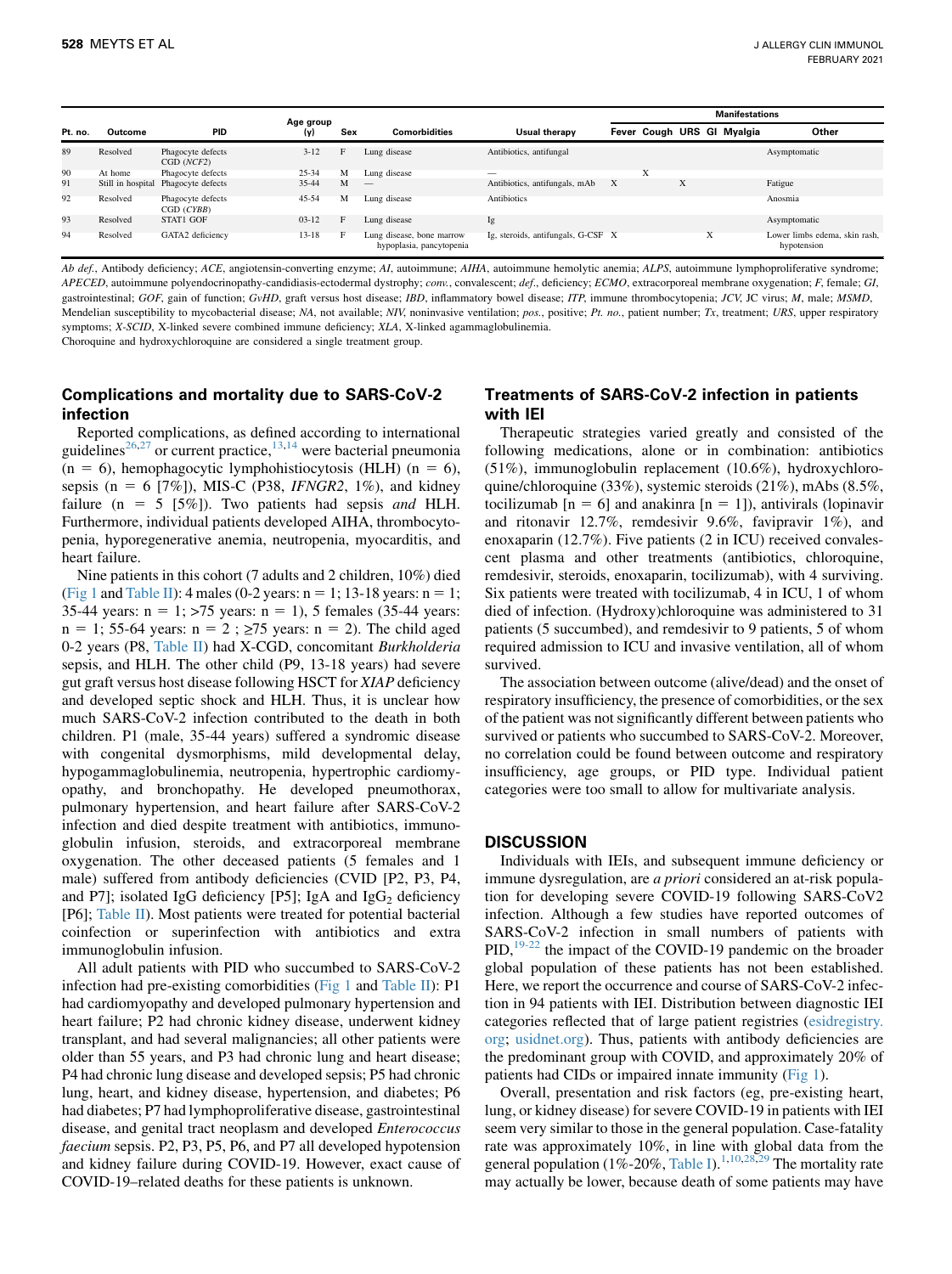| Respiratory<br>insufficiency | Invasive<br>ventilation | Severity                           | <b>Complications</b>                                        | Therapy                                                      | Country        | Seroconversion | <b>Estimated duration</b><br>of SARS-CoV-2<br><b>PCR</b> positivity | <b>Duration of</b><br>infection/<br>symptoms |
|------------------------------|-------------------------|------------------------------------|-------------------------------------------------------------|--------------------------------------------------------------|----------------|----------------|---------------------------------------------------------------------|----------------------------------------------|
|                              |                         | Asymptomatic                       |                                                             |                                                              | France         | Yes            | 42 d (still pos.)                                                   | 28 d                                         |
|                              |                         | Hospital admission                 | –                                                           | Antibiotics                                                  | France         |                |                                                                     |                                              |
|                              |                         | Hospital admission                 | $\qquad \qquad -$                                           | Antibiotics                                                  | France         |                |                                                                     |                                              |
|                              |                         | Hospital admission                 | —                                                           | Antibiotics                                                  | France         |                | $<1$ mo                                                             |                                              |
|                              |                         | Asymptomatic                       | —                                                           |                                                              | UK             |                |                                                                     |                                              |
|                              |                         | Not admitted                       | --                                                          | –                                                            | <b>USA</b>     |                |                                                                     |                                              |
|                              |                         | Hospital admission                 | $\hspace{0.1mm}-\hspace{0.1mm}$                             | Chloroquine                                                  | Spain          |                |                                                                     |                                              |
|                              |                         | Not admitted                       | $\overline{\phantom{m}}$                                    | Antibiotics                                                  | Mexico         | Yes            |                                                                     |                                              |
|                              |                         | Asymptomatic<br>Hospital admission | $\hspace{0.1mm}-\hspace{0.1mm}$<br>$\overline{\phantom{m}}$ | $\hspace{0.1mm}-\hspace{0.1mm}$<br>Antibiotics, steroids, Ig | Chile<br>Chile | Yes $(IgM)$    |                                                                     | 21d                                          |

resulted from IEI, rather than SARS-CoV-2 infection (eg, Burkholderia infection in P8 [X-CGD]; severe graft versus host disease in P9 [XIAP deficiency, post-HSCT]). Thus, perhaps surprisingly, the inherent immunocompromised state of the patients studied here was generally not a predominant risk factor for severe COVID-19. Similar to some epidemiological analyses,<sup>28</sup> there was a male predominance among all patients with IEI (1.8:1), as well as those admitted to ICU (2.8:1). The sex ratio among patients with CVID with a more severe course (requiring at least oxygen) was also strongly skewed toward males (M:F, 8:5). However, there are apparent differences in the age distribution of patients with IEI affected by SARS-CoV-2 (median age, 25-34 years) as well as the frequency of ICU admissions (16%) compared with the general population [\(Table I](#page-2-0)).<sup>[10](#page-11-6)</sup> Our study suggests that younger male patients with IEI are more likely to endure severe COVID-19 and require ICU admission. This skewing is not explained by the inclusion of X-linked disorders in this cohort  $(n = 13)$ . Rather, differential levels of inflammatory mediators, T-cell responses, and/or virus-specific antibodies between infected males and females may explain the predominance of males with severe COVID-19. $30$ 

One of the key findings from our study is the identification of both redundancies in the human immune system for host defense against SARS-CoV-2 and putative mediators of immune pathology following viral infection. First, many patients with defects predominantly in the adaptive immune system (eg, defective humoral [XLA, agammaglobulinemia, persisting humoral immunodeficiency in X-SCID after gene therapy] and/or T-cell [ZAP70, PGM3, STAT3, ARPC1B mutations] responses) were either asymptomatic or had only mild disease and promptly recovered ([Table II](#page-4-0); see references 19-22). Similarly, 11 patients with CVID had mild disease and did not require hospital admission, despite several having comorbidities. Thus, certain components of adaptive immunity do not appear to be essential for controlling SARS-CoV-2 infection. Rather, these adaptive immune deficiencies may even contribute to a milder course by reducing the immune-mediated sequelae. This is consistent with findings that patients with IEIs that specifically affect B- and T-cell development or function do not exhibit increased susceptibility to severe disease caused by influenza infection.<sup>31[,32](#page-11-24)</sup> Our findings that patients with CVID comprised a large proportion of our cohort (>30%), and that 4 of these patients died (45% of all deaths), may infer that intact humoral immunity is important for host defense against SARS-CoV-2. However, these patients were generally older than the rest of the cohort (median age range, 45-54 years), and many had pre-existing health conditions that predispose to severe COVID-19 in the general population (lung disease in  $\sim$ 50%, kidney/heart/gut/liver disease in  $\sim$ 20%; [Table II\)](#page-4-0).

Second, with the exception of the patient with X-CGD with Burkholderia sepsis, the other 3 patients with CGD had relatively mild disease, suggesting a modest contribution of neutrophil function in anti–SARS-CoV-2 immunity.

Third, mild or asymptomatic disease in SARS-CoV- $2^+$  patients with dominant negative *STAT3* variants, despite pre-existing chronic lung disease, suggests that STAT3 signaling contributes to the cytokine storm characteristic of severe COVID-19. Together with findings that serum IL-6 levels are greatly increased during SARS-CoV-2 infection,  $6,33-35$  $6,33-35$  and predict mortality in severe COVID-19, $36,37$  $36,37$  our data suggest that IL-6/ STAT3 contributes to the inflammatory response and subsequent disease severity in COVID-19. Based on this, mild disease in XLA may reflect not only B-cell deficiency but also impaired IL-6 production by BTK-deficient myeloid cells, $38$  potentially ameliorating SARS-CoV-2–induced cytokine storm.

Fourth, all patients with autoinflammatory diseases were asymptomatic or stayed at home. However, most of these patients were young children, and both adults were treated with IL-1 blockade and colchicine.

Two recent studies provide convincing evidence that disruption of type I IFN signaling is a frequent cause of life-threatening COVID-19. $39,40$  $39,40$  In the first study, 650 patients with lifethreatening COVID-19 were studied by whole-exome sequencing under the hypothesis that severe COVID-19 is allelic with severe influenza<sup>[39](#page-11-29)</sup> or that genes biologically related to these loci would be involved.<sup>[31,](#page-11-23)[32](#page-11-24)</sup> Indeed, 3.5% of patients had known (AR IRF7) and IFNAR1 deficiency, autosomal-dominant TLR3, TICAM1, TBK1, and IRF3 deficiency) and new (autosomal-dominant UNC93B1, IRF7, IFNAR1, and IFNAR2 deficiency) genetic de-fects abolishing induction or amplification of type I IFNs.<sup>[39](#page-11-29)</sup> In the second study, neutralizing autoantibodies against type I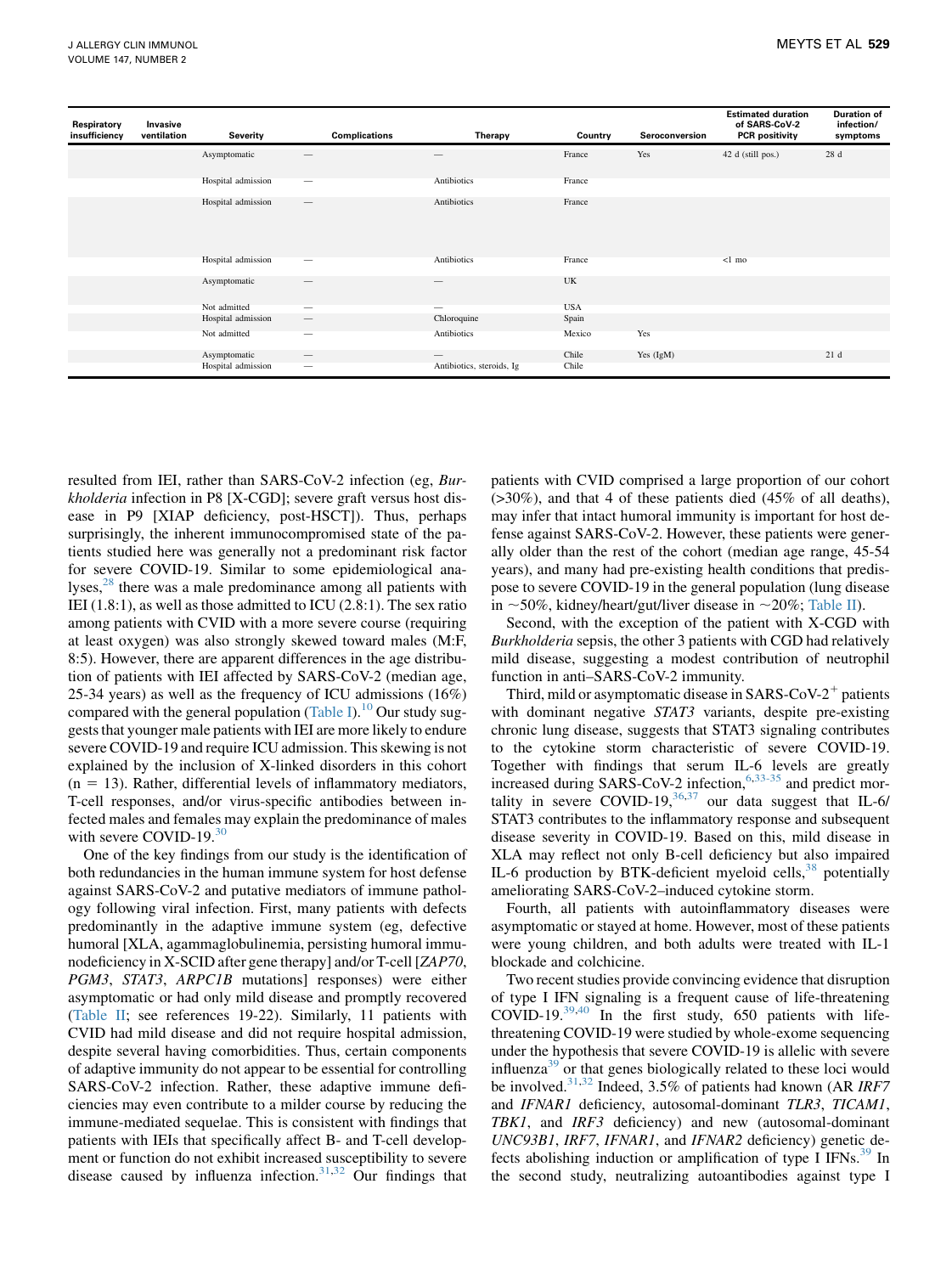<span id="page-10-0"></span>

FIG 1. Distribution of patients based on IEI category, comorbidities, and outcome. Shaded colors indicate patients who succumbed to COVID-19 in that IEI group. The numbers of patients (alive and deceased) are indicated for each individual subcategory on the figure. A, Ambulatory; H, hospitalized;  $NIV/O2$ , noninvasive ventilation/oxygen; "+," with comorbidities;  $''$  no comorbidities.

IFNs were found in 10.2% of 987 patients with life-threatening COVID-19 pneumonia, resulting in low or undetectable serum levels of IFN- $\alpha$  during acute disease; 94% of the patients with autoantibodies were male. The net result of both the anti-IFN autoantibodies and the loss-of-function variants in crucial type I IFN pathway genes is a profound defect in type I IFN immunity, underlying life-threatening COVID-19 pneumonia.

Intriguingly, we observed mild disease in patients with interferonopathies (AGS) treated with JAK inhibitors, suggesting sufficient residual type I IFN to protect from severe initial infection. It was striking that patients with NFKB1 or NFKB2 mutations required hospitalization, with both NFKB2-deficient individuals being admitted to ICU ([Table II\)](#page-4-0). Because the canonical and alternate NFKB pathways are activated in plasmacytoid dendritic cells to produce large amounts of type 1  $IFNs<sub>1</sub><sup>41</sup>$  $IFNs<sub>1</sub><sup>41</sup>$  $IFNs<sub>1</sub><sup>41</sup>$  severe COVID-19 in patients with NFKB1 or NFKB2 loss-of-function variants may be explained by deficient type I IFN responses. Similarly, an absence of type 1 IFN-producing myeloid cells may underlie COVID-19 due to GATA2 haploinsufficiency [\(Table I](#page-2-0)). $42$  Because autoimmunity is a frequent manifestation of CVID, it can be hypothesized that the presence or absence of anti–type I IFN autoantibodies predisposed patients with CVID to either life-threatening or mild disease after SARS-CoV-2 infection. The finding of neutralizing anti-IFN autoantibodies in some individuals with severe COVID-19<sup>40</sup> may also explain why patients with agammaglobulinemia generally did not develop severe COVID-19, and predict that COVID-19 may occur in some AIRE-deficient patients because these patients produce autoanti-bodies against type 1 IFNs.<sup>[43](#page-11-33)</sup> Moving forward, it will be important to not only study the functionality of immune cells from patients with IEI in the context of innate IFN signaling but also assess these patients for neutralizing anti–type 1 IFN antibodies.

Several caveats of our study need to be recognized. First, asymptomatic or mildly symptomatic SARS-CoV-2–infected patients with IEI are likely to be underdiagnosed, mainly due to regional testing priorities contributing to an ascertainment bias of such a retrospective study. Second, because we were guided by the most recent update of  $IEI$ ,  $^{16-18}$  $^{16-18}$  $^{16-18}$  it is unlikely that all patients with

IEI who have been infected with SARS-CoV-2 were captured by our survey. Indeed, the field of IEI continues to grow rapidly, with more than 35 novel genetic defects having been described since the last update by the International Union of Immunological Societies committee. Thus, we have not considered SARS-CoV-2 infection in individuals with these putative novel monogenic causes of immune dysregulation. Third, if our survey accurately reflects the true incidence of COVID-19 in IEI, it suggests that immunodeficient patients have been less frequently infected and are less symptomatic than the general population. This could be explained by patients with IEI being informed early in the pandemic about safety measures by patient and scientific organizations. Moreover, patients with IEI are familiar with frequent sanitation practices, avoiding crowds, physical distancing, selfisolation, and so forth, as recommended during this pandemic. Fourth, our study does not include any patients with known defects of type I IFN pathways. On the basis of findings from studies of severe influenza,  $31,32$  $31,32$  and recent investigation of the genetics of life-threatening SARS-CoV-2 infection,<sup>[39](#page-11-29)</sup> these patients are even more strongly advised to practice strict hand hygiene, mask wearing, and social distancing than other patients with PID.

## Conclusions

We report the course of COVID-19 in 94 patients with IEI. The survey revealed that a substantial subgroup of patients with IEI suffer only a mild course of disease. Risk factors predisposing to severe disease and mortality among patients with IEI were comparable to those in the general population. However, younger patients with IEI were more severely affected and more frequently admitted to ICU compared with the general population. These findings warrant recommendation for further stringent personal protective measures for patients affected by IEI. The urgent need to document the impact of SARS-CoV-2 on patients with defined IEIs is currently being met by registries developed by additional organizations (eg, ESID registry, ERN-RITA joint effort, and COPID19), as well as the COVID Human Genetic Effort, which is performing large-scale genetic and functional studies on patients affected by severe COVID-19.<sup>15,[39,](#page-11-29)[40](#page-11-30)</sup> Ideally, these studies will also include prospective longitudinal analysis to determine the long-term impact of SARS-CoV-2 even in convalescent individuals. These initiatives will further our insight into susceptibility of individual patients with IEI to disease. This will not only reveal necessary and redundant pathways for host defense against SARS-CoV-2 but also identify those that mediate collateral tissue damage in response to viral infection. Collectively, this and future studies have the potential to provide opportunities for immune modulation to treat COVID-19 in patients with IEI as well as the general population.

We thank all the patients and clinicians involved in the care for these patients. We also thank the European Society for Immunodeficiencies, Clinical Immunology Society, Latin American Society for Immunodeficiencies, African Society for Immunodeficiencies, Asia Pacific Society for Immunodeficiencies, Australasian Society for Clinical Immunology & Allergy, the International Patient Organization for Primary Immunodeficiencies, and the Jeffrey Modell Foundation for distributing and promoting the e-survey to their members.

Membership of the International Union of Immunological Societies Committee of Inborn Errors of Immunity: Waleed Al-Herz, Aziz Bousfiha, Charlotte Cunningham-Rundles, Jose Luis Franco, Steven M. Holland, Christoph Klein, Isabelle Meyts, Tomohiro Morio, Eric Oksenhendler,